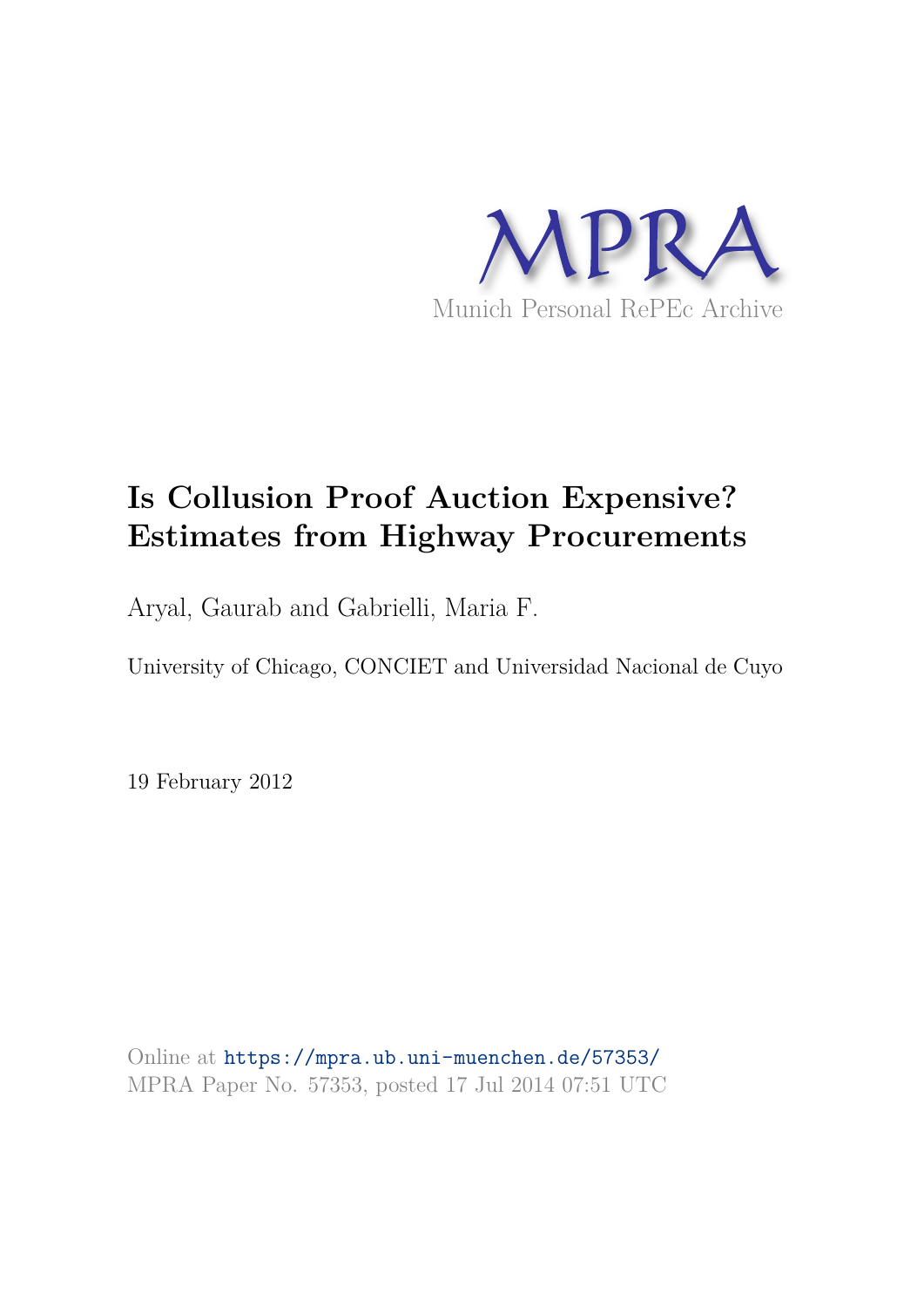## IS COLLUSION PROOF AUCTION EXPENSIVE? ESTI-MATES FROM HIGHWAY PROCUREMENTS<sup>1</sup>

Gaurab Aryal∗ and Maria F. Gabrielli∗∗

∗ **University of Chicago aryalg@uchicago.edu**

∗∗ **CONICET and Universidad Nacional de Cuyo: florgabrielli@gmail.com**

 $<sup>1</sup>$  An earlier version of the paper was circulated under the title "Estimating Revenue</sup> Under Collusion-Proof Auctions."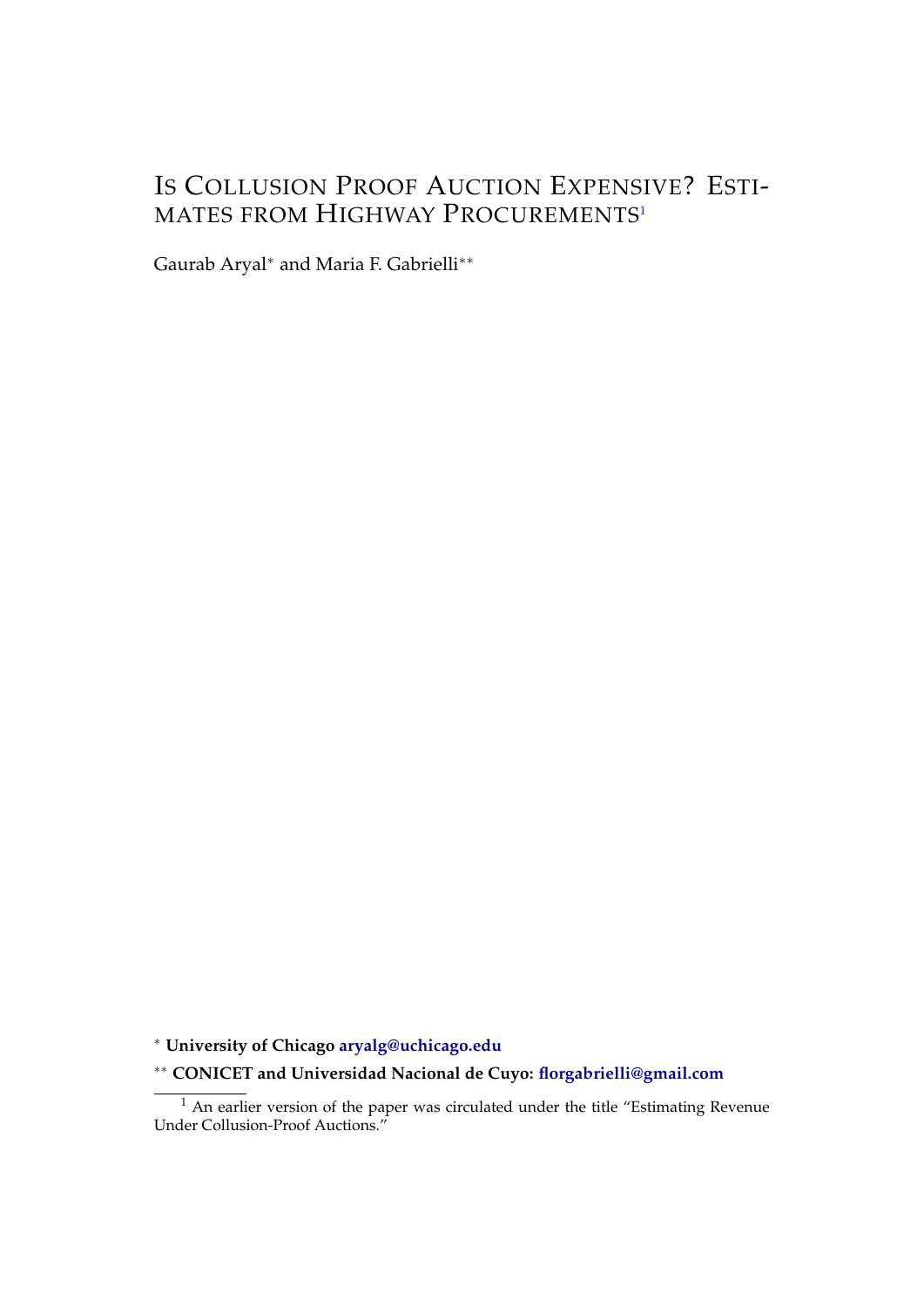#### **Is Collusion Proof Auction Expensive? Estimates from Highway Procurements**

GAURAB ARYAL∗ AND MARIA F. GABRIELLI∗∗

ABSTRACT. Collusion in auctions affects both revenue and efficiency and are prevalent. Yet, sellers do not use collusion-proof auctions as often as they should. Why is that? We find that one reason for this could be the cost of implementing efficient collusion-proof auctions. We use California highway procurements data, to estimate the cost of implementing collusion-proof auction. Our estimates show that cost must increase by at least 10.8% to ensure efficient outcome. The cost can sometimes be as high as 48.8% (depending on the size of bidding-ring in the data). **Keywords**: Public Procurement, Collusion-Proof Auction; Local Polynomial, Efficiency-Revenue Trade-off

JEL: C1, C4, C7, D4, L4.

#### 1. INTRODUCTION

In recent years, auctions have become synonymous with buying and selling. Timber sales, financial assets, highway procurement and online advertisements, all use auction. A contract with many agents may be susceptible to collusion, which is quite prevalent. See Comanor and Schankerman [1976]; Feinstein, Block, and Nold [1985]; Lang and Rosenthal [1991]; Porter and Zona [1993]; Bajari [2001]; Porter and Zona [1999]; Pesendorfer [2000]; Asker [2008]; Harrington [2008]; Taibbi [2012, 2013] among others.<sup>1</sup> Collusion lowers revenue and leads to inefficient outcome Ausubel and Milgrom [2006]. Yet most auctions that we see in the data are standard auctions, auctions that are vulnerable to collusion. Why aren't auctions that are efficient and less vulnerable to collusion more common, given that collusion has first-order effect on auction outcome?

The answer to this question cannot just be that such collusion-proof auctions are more difficult to run. It cannot also be that the seller can stop

 $<sup>1</sup>$  Since bidding rings are secretive, these instances surely underrepresent the real in-</sup> stances of collusion.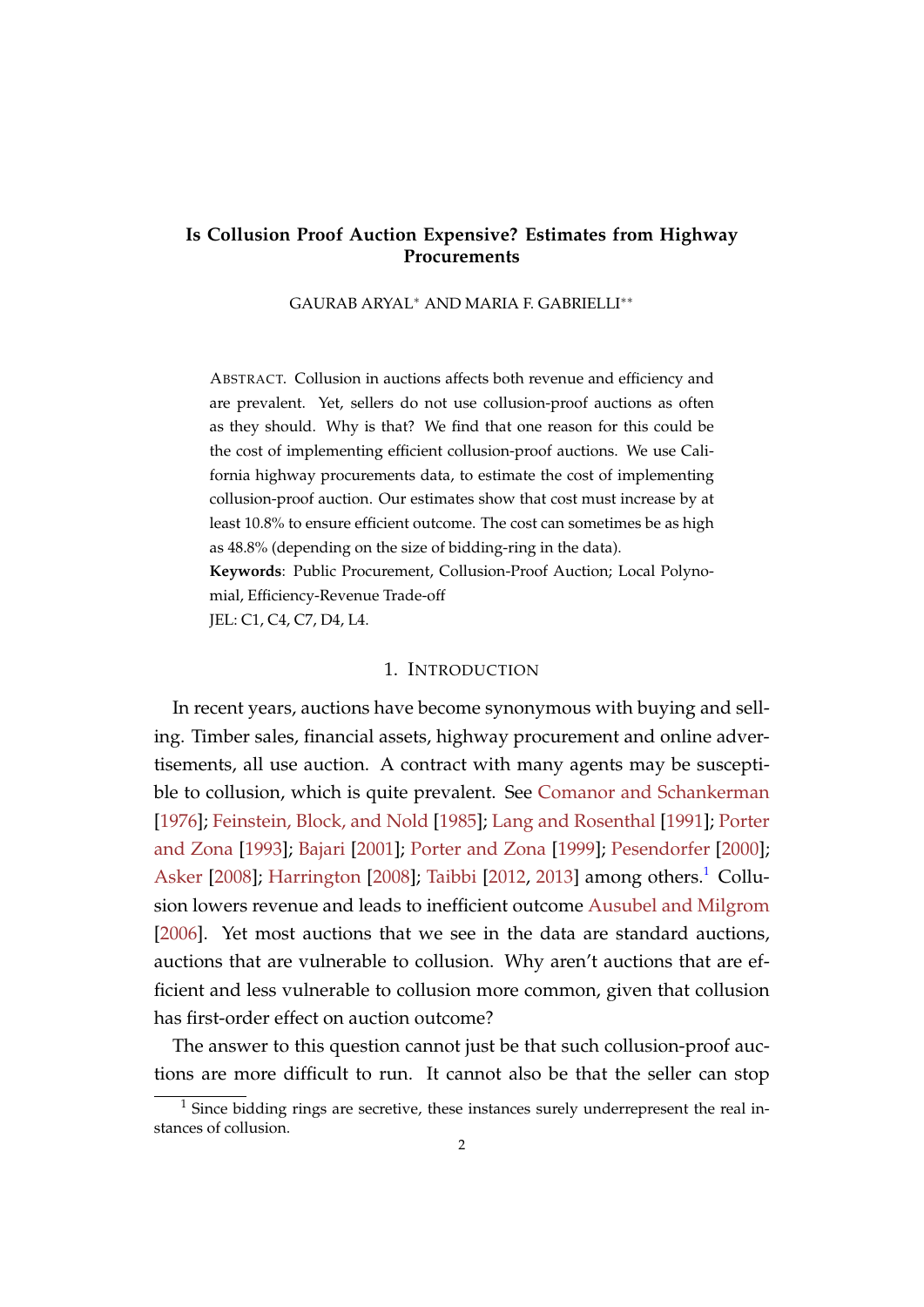collusion by barring those who collude because detecting collusion is difficult, see Bajari and Ye [2003]; Aryal and Gabrielli [2013].<sup>2</sup> Cartels often go to a greater length to keep its existence secret and anonymous, see Asker [2008] and references therein. Even when we know their identity, it might be difficult to prove any wrong doing. For instance in the Libor scandal, the banks implicated in a law suit have asked a federal court in New York to dismiss the lawsuit, arguing that the plaintiffs have failed to prove collusive behavior, see Hou and Skeie [2013]; Taibbi [2013] for more.<sup>3</sup>

The thesis of this paper is that implementing auctions that are robust with respect to collusion is too costly. To reach that conclusion we first estimate the distribution of bidders' cost from the California highway procurement data, then simulate the cost of running an auction proposed by Chen and Micali [2012] (henceforth, CM) that is resilient to collusion and always guarantees efficient allocation. The increase in cost is the price of achieving efficient allocation. We chose CM-auction because it is simple and like Vickery (see below) is dominant strategy solvable and hence is a "detail-free" auction. We find that procurement cost could increase by no less than 10.8%, and sometimes even as high as 48.8%! The cost depends on the size and number of bidding rings, something that is unknown to the researcher and hence must be determined from the data.

To understand why efficiency might be so costly when bidders collude it is important to understand the auction rules. Unlike the standard auction, in CM-auction bidders report a bid and their affiliation to any bidding ring. $4$ Once the bidding rings are determined, the auction rule is similar to Vickery auction: the lowest bidder wins the auction but gets a price that is equal to the lowest bid from outside the winner's ring. Since the price received by a ring is not a function of the bids by ring members, truthful bidding is an

<sup>&</sup>lt;sup>2</sup> Aryal and Gabrielli [2013] implemented their tests and found no evidence of collusion *even though* they focused only on bidders who failed Bajari and Ye [2003]'s tests.

 $3$  The size of Libor market is large, estimated to be anywhere from \$350 to \$800 trillion.

<sup>&</sup>lt;sup>4</sup>Truthful reporting of one's affiliation is achieved by off-the-equilibrium punishment phase where bidders pay a fine if their affiliation reports are inconsistent, for example when any two bidders are inconsistent about their ring-identity.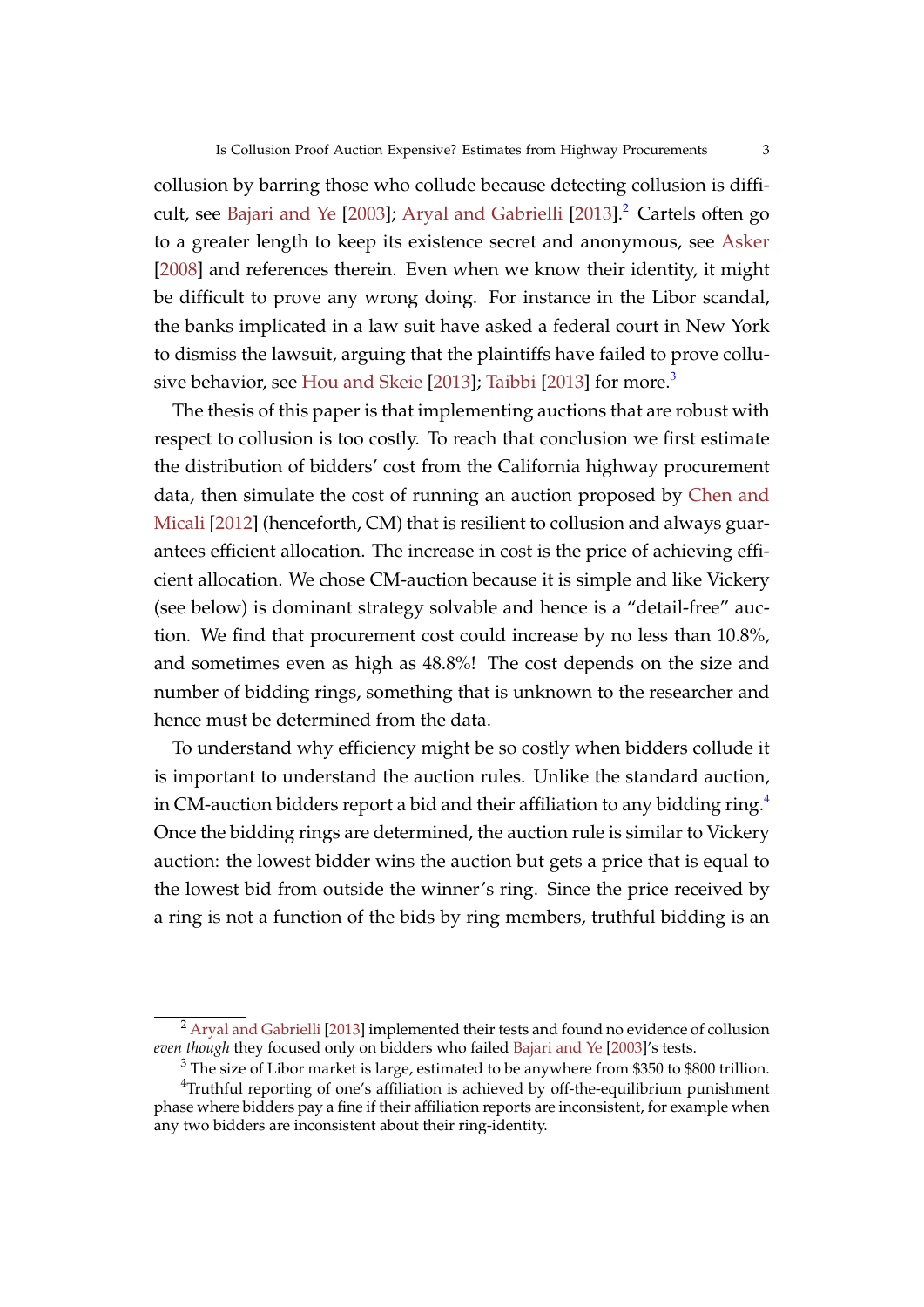equilibrium. For more on coalition strategy-proofness see Green and Laffont [1979]. Just like Vickery auction, CM-auction is efficient, but it comes at a price - the incentive for the bidder to report their group affiliation.<sup>5</sup>

To run CM-auction we need the distribution of bidders cost and the identity of ring members. We estimate the distribution by following Guerre, Perrigne, and Vuong [2000]. To identify the ring members, we divide bidders into two types: regular bidders (type 1) and fringe bidders (type 2), Jofre-Bonet and Pesendorfer [2003]. Regular bidders are the ones who bid in expensive contracts, valued at \$1 million or more and are the only types who can collude. Then we follow Bajari and Ye [2003] to determine bid that are not consistent with competitive bidding. Of the twenty-five type 1 bidders, we focus on only fifteen bidders. If all these bidders form one ring, the worst case for the seller, the CM-auction increases the cost of procurement by 48.8%.

If some bids are inconsistent with competitive bidding Bajari and Ye [2003], then it will affect the distribution of the cost. To correct that we follow Aryal and Gabrielli [2013]. We assume that the coalition is rational, so all bidders maximize the sum of total payoff. Then we only use the lowest bid from coalition members to estimate the bid distribution. Remaining bids are "cover bids," and hence need not be depend on bidders cost. When we also exploit the frequency of simultaneous bids amongst these fifteen bidders, we find that only four of them fail the test. Then when we consider a coalition of only four bidders, the price of implementing CM-auction drops to 10.8%. Since the steps to determine ring members is never full proof, we remain agnostic and say that the cost of procurement could increase by anywhere from 10.8% to 48.8%, but the steps outlined in this paper can be used in any other data.

To estimate the bid distribution, instead of the widely used kernel-smoothed density estimators that are inconsistent at the endpoints of the support, we use the local polynomial estimation (henceforth, LPE) method, see Fan and

<sup>&</sup>lt;sup>5</sup> See also Laffont and Martimort [1997, 1998, 2000]; Che and Kim [2006] for Bayesian implementation.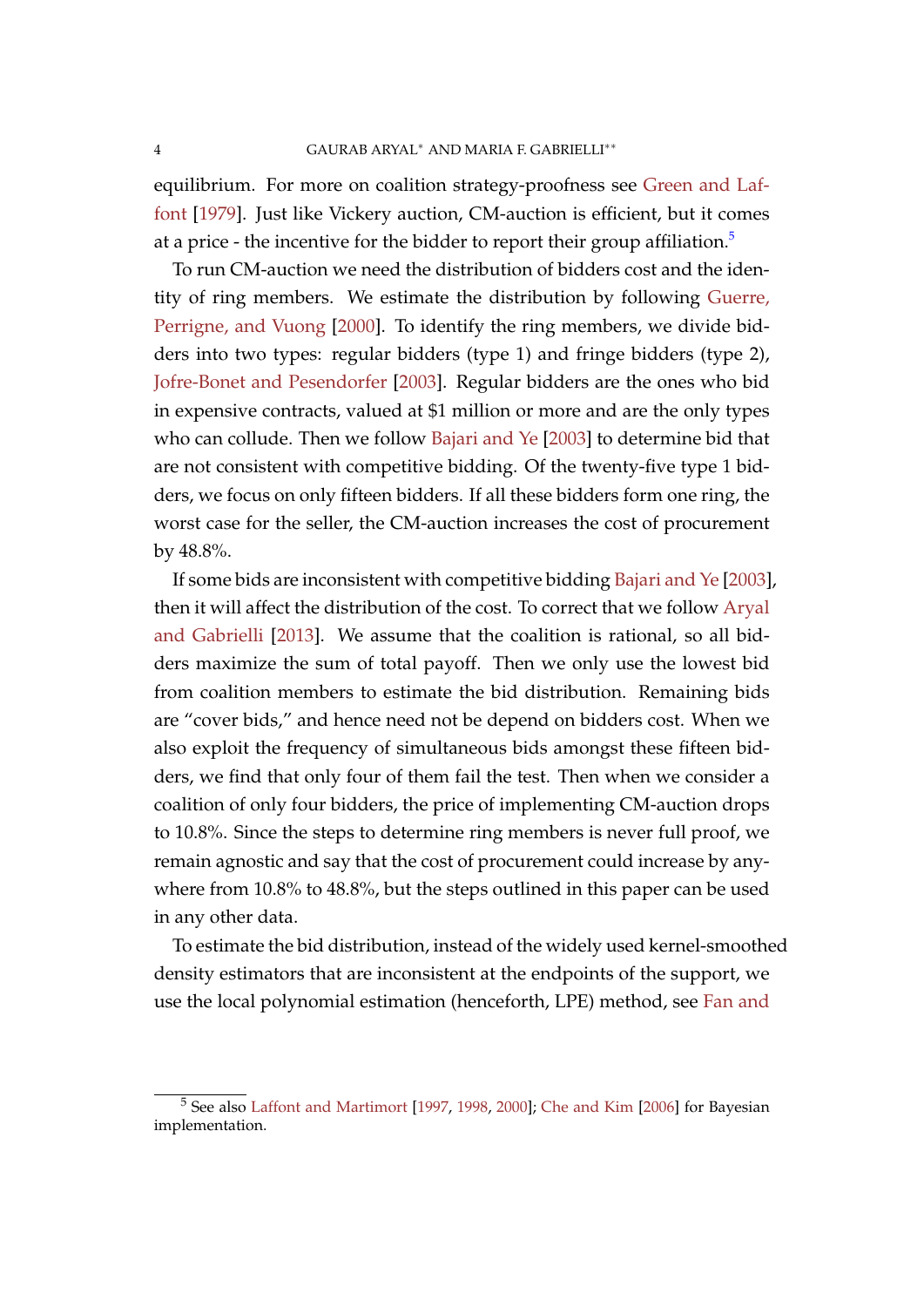Gijbels [1996]. Using LPE automatically takes care of this boundary issue without trimming the data.<sup>6</sup>

This paper is organized as follows: Section (2) outlines the models, identification and estimation; Section (3) proposes the collusion-proof mechanism; Section (4) explains the data and the ways to determine the colluding bidders; Section (5) presents the empirical findings; Section (6) concludes. Choice of bandwidths, tables and figure are collected in the Appendix.

#### 2. MODEL, IDENTIFICATION AND ESTIMATION

In this section we consider a procurement auction, i.e. a low-price sealed bid auction with asymmetric bidders: regular and fringe bidders. The section is divided into two subsections. The first subsection considers the model with and without collusion and covers nonparametric identification. The second subsection deals with estimation.

2.1. **Model and Identification.** For every auction  $\ell = 1, 2, \ldots, L$ , a single and indivisible project is procured to  $N_\ell \geq 2$  risk neutral bidders using first price sealed bids mechanism. The essential characteristic of the project for each auction is summarized by a random variable  $X_\ell \in \mathbb{R}_{++}$ , which for us will be the engineer's estimate of the project. We assume that there are two types ( $k = 0, 1$ ) of bidders with  $n_{k\ell}$  type  $k$  bidders, for auction  $\ell$ , such that  $N_\ell \, = \, n_{0\ell} + {n_{1\ell}}^7$  In every auction  $\ell$  a type  $k$  bidder draws his cost, i.i.d. across all other bidders, from  $F_k(\cdot|X_\ell, N_\ell)$ . Further, we assume that the costs are independent across auctions. Now, we consider two cases: competition and collusion.

2.1.1. *Competition.* The set of observables *W* is

$$
W:=\left\{X_{\ell}, n_{0\ell}, n_{1\ell}, \left\{b_{0i}\right\}_{i=1}^{n_{0\ell}}, \left\{b_{1i}\right\}_{i=1}^{n_{1\ell}}\right\}, \ell=1, 2, \ldots L.
$$

where  $b_{ki}$  is the bid by type  $k \in \{0,1\}$  bidder  $i \in n_{k\ell}$ . Then we make the following assumptions:

#### **Assumption 1.** *(A1)*

 $6As$  far as we know, the only other paper to use LPE in empirical auction is Gabrielli and Vuong [2010], who use it to propose a  $\sqrt{n}$  – consistent semiparametric estimation method.

<sup>&</sup>lt;sup>7</sup>We abuse the notation to use  $n_k$  as both the number and set of type *k* bidders.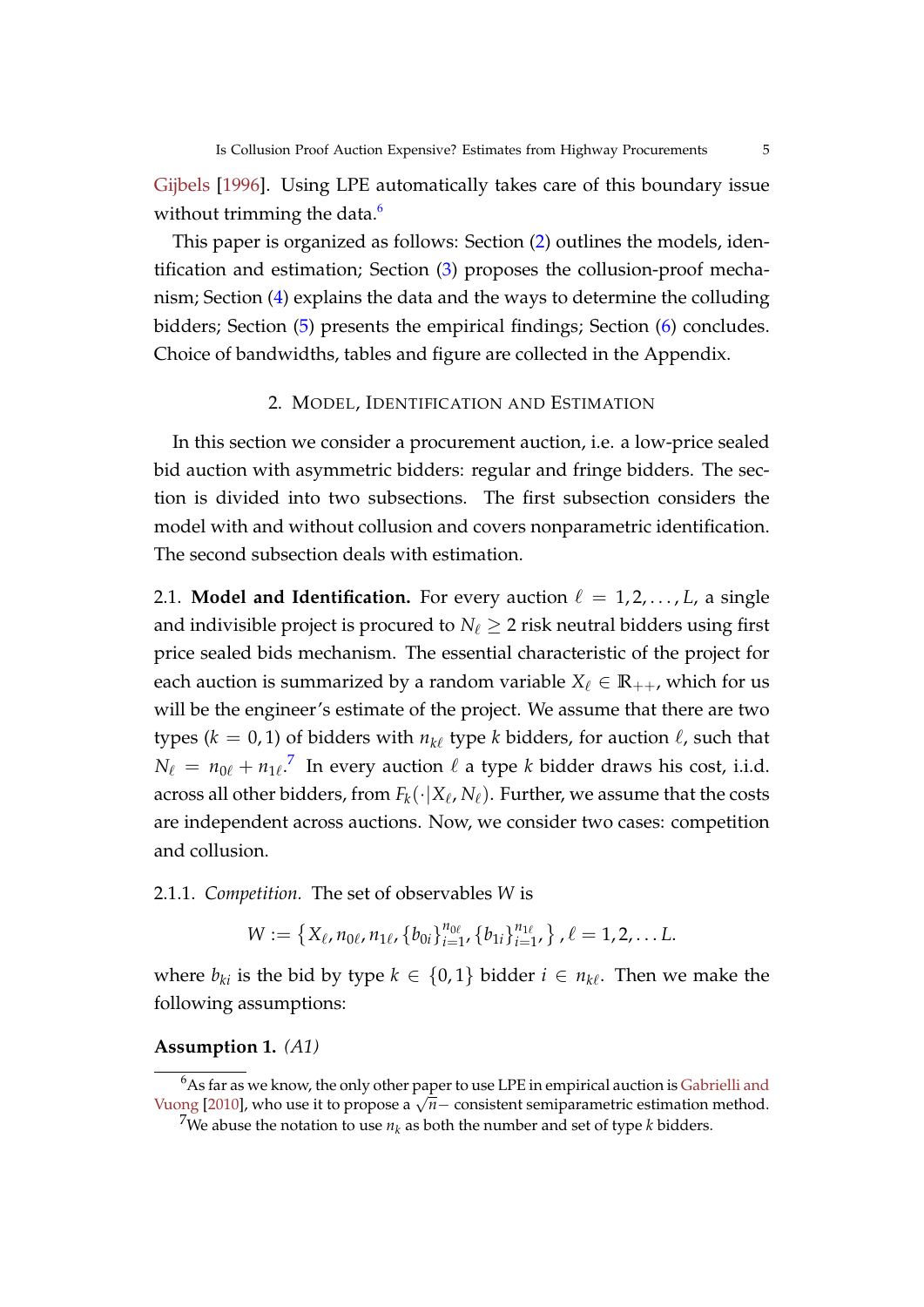- (1) *Exogenous Participation:*  $F_k(\cdot|X, N) = F_k(\cdot|X)$  *for*  $k = 0, 1$ *.*
- (2) For each  $\ell$  and each  $k \in \{0,1\}$  the variables  $C_{ki\ell}$ ,  $i \in n_{k\ell} \sim \text{iid } F_k(\cdot | \cdot)$  with density  $f_k(\cdot|\cdot)$  conditional on  $X_\ell$ .
- (3) An auction  $\ell$  has  $N_{\ell} \in \{n, \overline{n}\}\$  risk-neutral bidders with  $n \geq 2$ .
- (4) *The three- dimensional vector*  $(X_{\ell}, n_{0\ell}, n_{1\ell}) \sim$  *iid*  $Q_m(\cdot, \cdot, \cdot)$  *with density*  $q_m(\cdot,\cdot,\cdot)$  *for all*  $\ell = 1, 2, \ldots L$ .<sup>8</sup>
- (5) *The observed type k* ∈ {0, 1} *bids B<sup>k</sup>* ∼ *iid Gk*(·|*X*<sup>ℓ</sup> , *N*ℓ) *with density*  $g_k(\cdot|X_{\ell},N_{\ell}).$

A strategy for bidder *i* of type *k* is a strictly increasing, type symmetric bidding strategy  $s_k : [\underline{c}, \overline{c}] \to [\underline{c}, \overline{c}].$  Type *k* bidder *i* solves

$$
\max_{b} \Pi_{k}(b_{i};c_{i},X_{\ell},N_{\ell}) = \max_{b_{i}} (b_{i}-c_{i}) \prod_{j \in n_{k} \setminus \{i\}} (1 - F_{k}(s_{k}^{-1}(b_{i})|X_{\ell}))^{j} \prod_{j \in n_{k'}} (1 - F_{k'}(s_{k'}^{-1}(b)|X_{\ell}))^{j}
$$

$$
= \max_{b_{i}} (b_{i}-c_{i}) \prod_{j \in n_{k} \setminus \{i\}} (1 - G_{k}(b_{i}|X_{\ell},N_{\ell}))^{j} \prod_{j \in n_{k'}} (1 - G_{k'}(b_{i}|X_{\ell},N_{\ell}))^{j},
$$

where  $k \neq k' \in \{0,1\}$  and  $G_k(b|X_{\ell}, N_{\ell}) = F_k(s_k^{-1}(b)|X_{\ell})$  is the probability that bidder  $j \in n_{k\ell} \backslash \{i\}$  will bid less than *b*, and likewise for  $k'^{9}$ . The first order condition for  $i \in n_{k\ell}$  is

$$
(b_{ki} - c_{ki}) = \frac{1}{(n_{k\ell} - 1)\frac{g_k(b_{ki}|X_{\ell},N_{\ell})}{1 - G_k(b_{ki}|X_{\ell},N_{\ell})} + n_{k'}\frac{g_{k'}(b_{ki}|X_{\ell},N_{\ell})}{1 - G_{k'}(b_{ki}|X_{\ell},N_{\ell})}}.
$$
(1)

This first order condition with the boundary conditions  $s_k(\bar{c}) = \bar{c}$ ,  $k = 0, 1$ uniquely characterizes optimal bidding strategy for all bidders. The model structure is the type specific conditional distribution of cost  ${F_k(\cdot|X_\ell)}$  for  $k = 0, 1$  given *X*. But since the data provide information on the characteristics of the project that is being procured,  $X_{\ell}$  in the  $\ell^{th}$  project, we can consider only the type specific conditional cost distribution  $F_k(\cdot|X_\ell)$ ,  $k = 0, 1$  as the structural parameter. The question of identification is to ask if there are two pairs of cost distributions  $\{F_0(\cdot|X_\ell), F_1(\cdot|X_\ell)\}$  and  $\{F_0^\prime(\cdot|X_\ell)\}$  $F'_{0}(\cdot|X_{\ell}), F'_{1}$  $T_1(\cdot|X_{\ell})\}$ 

 $^8$ We abuse the notation to use  $n_{k\ell}$  to represent both the random variable and its realization and *Q*(·) is a product of absolutely continuous measure and a counting measure.

 $9$  The second equality follows from Assumption (A1.1)- exogenous participation. This mapping between bids and valuation distribution under equilibrium condition is due to Guerre, Perrigne, and Vuong [2000].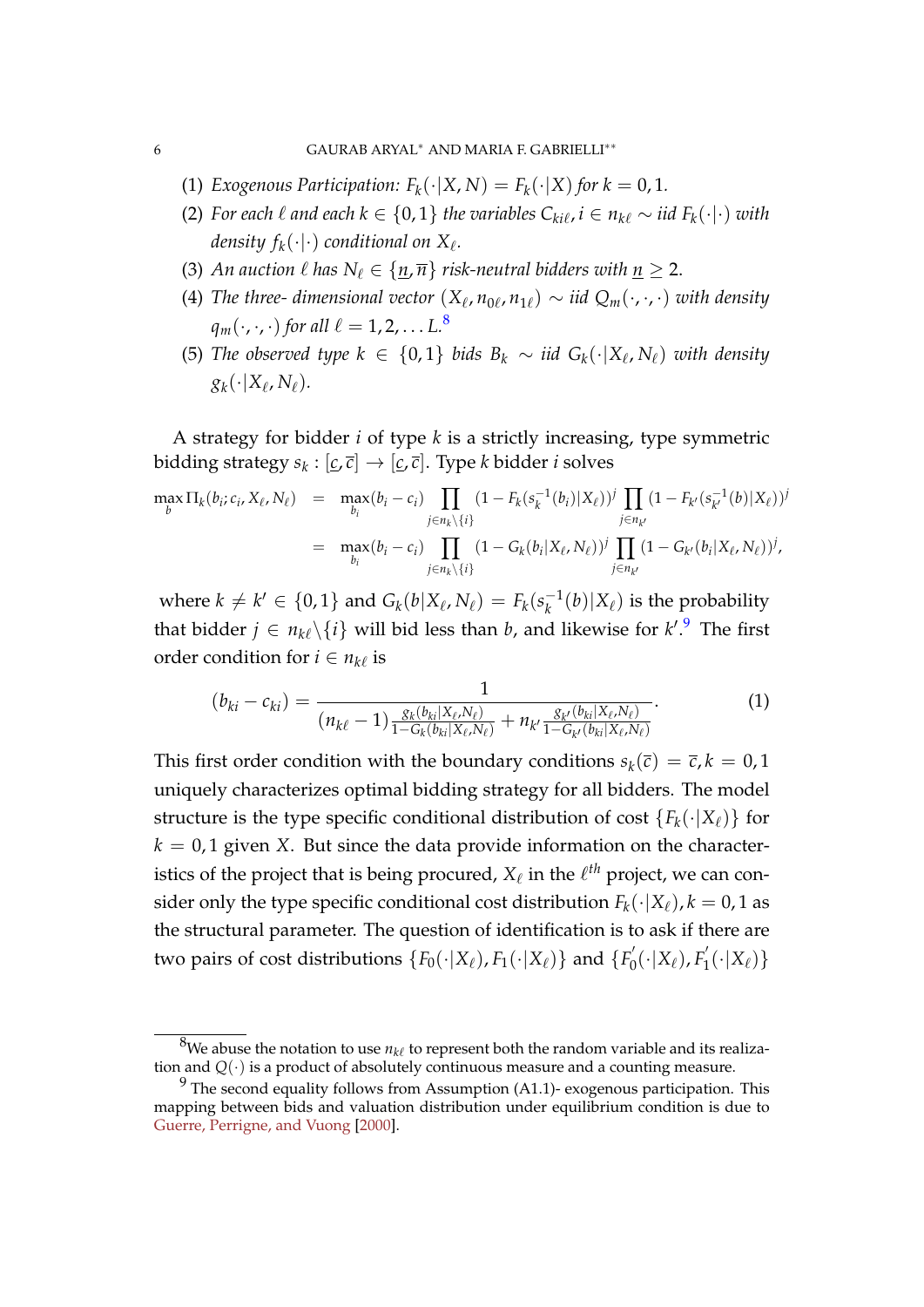that are observationally equivalent. Evaluating (1) at the estimated bid distribution and densities, we see that for each auction  $\ell$ , bid  $b_{ki}$  uniquely determines the cost

$$
c_{ki} = b_{ki}^{\ell} - \frac{1}{(n_{k\ell} - 1)\frac{g_k(b_{ki}^{\ell}|X_{\ell},N_{\ell})}{1 - G_k(b_{ki}^{\ell}|X_{\ell},N_{\ell})} + n_{k'\ell}\frac{g_{k'}(b_{ki}^{\ell}|X_{\ell},N_{\ell})}{1 - G_{k'}(b_{ki}^{\ell}|X_{\ell},N_{\ell})}},
$$
(2)

thereby identifying  ${F_0(\cdot|X_\ell), F_1(\cdot|X_\ell)}$  that is consistent with the data.

2.1.2. *Collusion.* Now, we also consider a model where some of the type 1 bidders collude. We maintain all the afore mentioned assumptions. For every auction  $\ell$ , let  $M_{\ell} \subset n_{1\ell}$  be the set of bidders who collude. We focus on efficient collusion where the colluders have access to a centralized mechanism that can control the bids placed by the members in the real auction. So there will be only one serious bid in each auction from the bidders in *M*ℓ and the rest will be just cover-bids. We also assume that the bidders outside the ring are unaware about the ring. This means that when we map the observed bids to the underlying cost we consider only the minimum bid  $b_{1\ell}^*$ among the bidders in  $M_\ell$  and the bids by everyone outside  $M_\ell$  to estimate the type 1 bid distribution and density  $G_1^*(\cdot|\cdot,\cdot)$  and  $g_1^*(\cdot|\cdot,\cdot)$ . Then, we can use these estimates instead of  $G_1$  and  $g_1$  in (2) to recover the pseudo cost for each non-members. But for the the minimum bid we use

$$
\hat{c}_{1\ell} = b_{1\ell}^* - \frac{1}{(n_{1\ell} - (|M_{\ell}| - 1))\frac{g_1^*(b_{1\ell}^*|X_{\ell}, N_{\ell})}{1 - G_1^*(b_{1\ell}^*|X_{\ell}, N_{\ell})} + n_0 \frac{g_0(b_{1\ell}^*|X_{\ell}, N_{\ell})}{1 - G_0(b_{1\ell}^*|X_{\ell}, N_{\ell})}},
$$
(3)

where the main difference from the non-colluders is that while the noncolluders think they are competing with *n*1<sup>ℓ</sup> type-1 bidders and *n*0<sup>ℓ</sup> type 0 bidders, the ring knows that it is competing with only  $n_{1\ell} - (|M_{\ell}| - 1)$ bidders. For type 0 bidders, just like with the type 1 non-colluders, the only difference is that the appropriate type 1 bid distribution and density are, respectively,  $G_1^*(\cdot|\cdot,\cdot)$  and  $g_1^*(\cdot|\cdot,\cdot)$ .

2.2. **Estimation.** In the first step we estimate the conditional bid distributions  $G_k(\cdot|X, N)$  and the bid densities  $g_k(\cdot|X, N)$  given the engineer's estimate *X* and the set of bidders *N*, using Local Polynomial Estimation (LPE) method, see Fan and Gijbels [1996]; Gabrielli and Vuong [2010].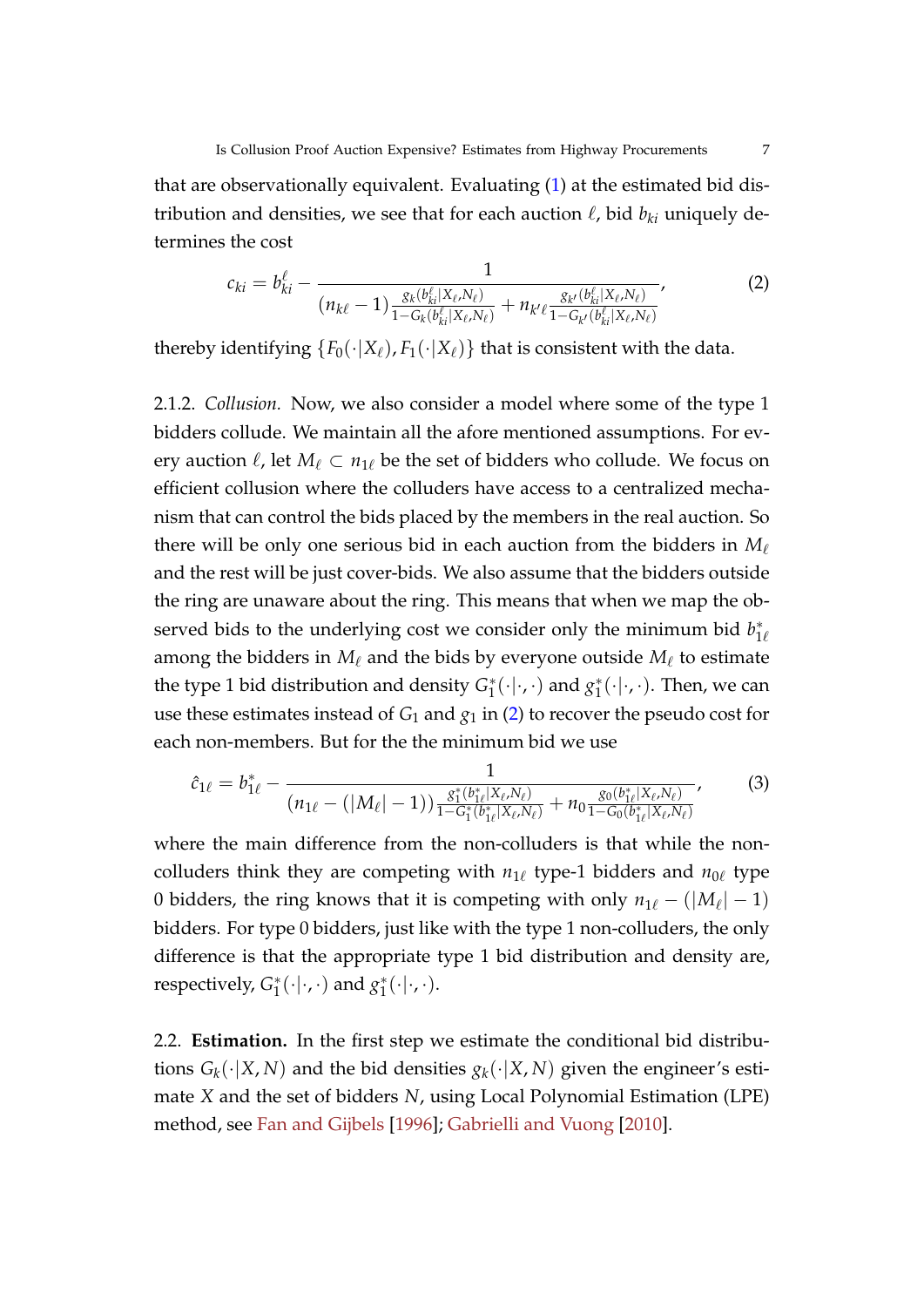Consider a bivariate i.i.d. data  $\{X_i, Y_i\}_{i=1}^n$ . Our interest is the regression function  $m(x_0)$  and its derivatives  $m'(x_0)$ ,  $m''(x_0)$  and so on till  $m^p(x_0)$ . Hence, we regard the model  $E[Y|X] = m(X)$ . Under the assumption that  $(p+1)$ <sup>th</sup> derivative of  $m(\cdot)$  at  $x = x_0$  exists, LPE can approximate  $m(\cdot)$  by a polynomial of order *p*. Taylor expansion gives

$$
m(x) \approx \sum_{j=0}^{p} m^{j}(x_0) \frac{(x - x_0)^j}{j!},
$$

and this polynomial is fitted locally by a weighted least squares regression that minimizes

$$
\sum_{i=1}^n \{Y_i - \sum_{j=0}^p \beta_j (x - x_0)^j\}^2 K_h (X_i - x_0),
$$

where *h* is the bandwidth,  $K_h(\cdot) = K(\frac{1}{h})/h$  with *K* a kernel function. If  $\hat{\beta}_j$ ,  $j=0,\ldots,p$  is the solution to the weighted least squares then it is clear that  $j!\beta_j(x_0)$  is the estimator for  $m^j(x_0)$ ,  $j=0,\ldots,p$ . For us,  $Y$  will be the indicator function and hence  $\beta_0(\cdot)$  will be the LPE estimator of the conditional bids distribution and its first derivative  $\beta_1(\cdot)$  will be the corresponding density. The exact form used for our estimation is given in Appendix (A-1). We make the following assumptions for estimation.

#### **Assumption A3:**

- (i) The kernels  $K_G(\cdot)$ ,  $K_{0g}(\cdot)$  and  $K_{1g}(\cdot)$  are symmetric with bounded hyper*cube supports and twice continuous bounded derivatives with respect to their arguments,*
- (ii)  $\int K_G(x)dx = 1$ ,  $\int K_{0g}(x)dx = 1$ ,  $\int K_{1g}(b)db = 1$
- (iii)  $K_G(\cdot)$ ,  $K_{0g}(\cdot)$  *and*  $K_{1g}(\cdot)$  *are of order*  $R-1$ *. Thus moments of order strictly smaller than R* − 1 *vanish.*

**Assumption A4:** The bandwidths  $h_G$ ,  $h_{1g}$  and  $h_{2g}$  satisfy

(i) 
$$
h_G \to 0
$$
 and  $\frac{Lh_G^d}{\log L} \to \infty$ , as  $L \to \infty$ ,  
\n(ii)  $h_{0g} \to 0$ ,  $h_{1g} \to 0$  and  $\frac{Lh_{0g}^d h_{1g}}{\log L} \to \infty$ , as  $L \to \infty$ .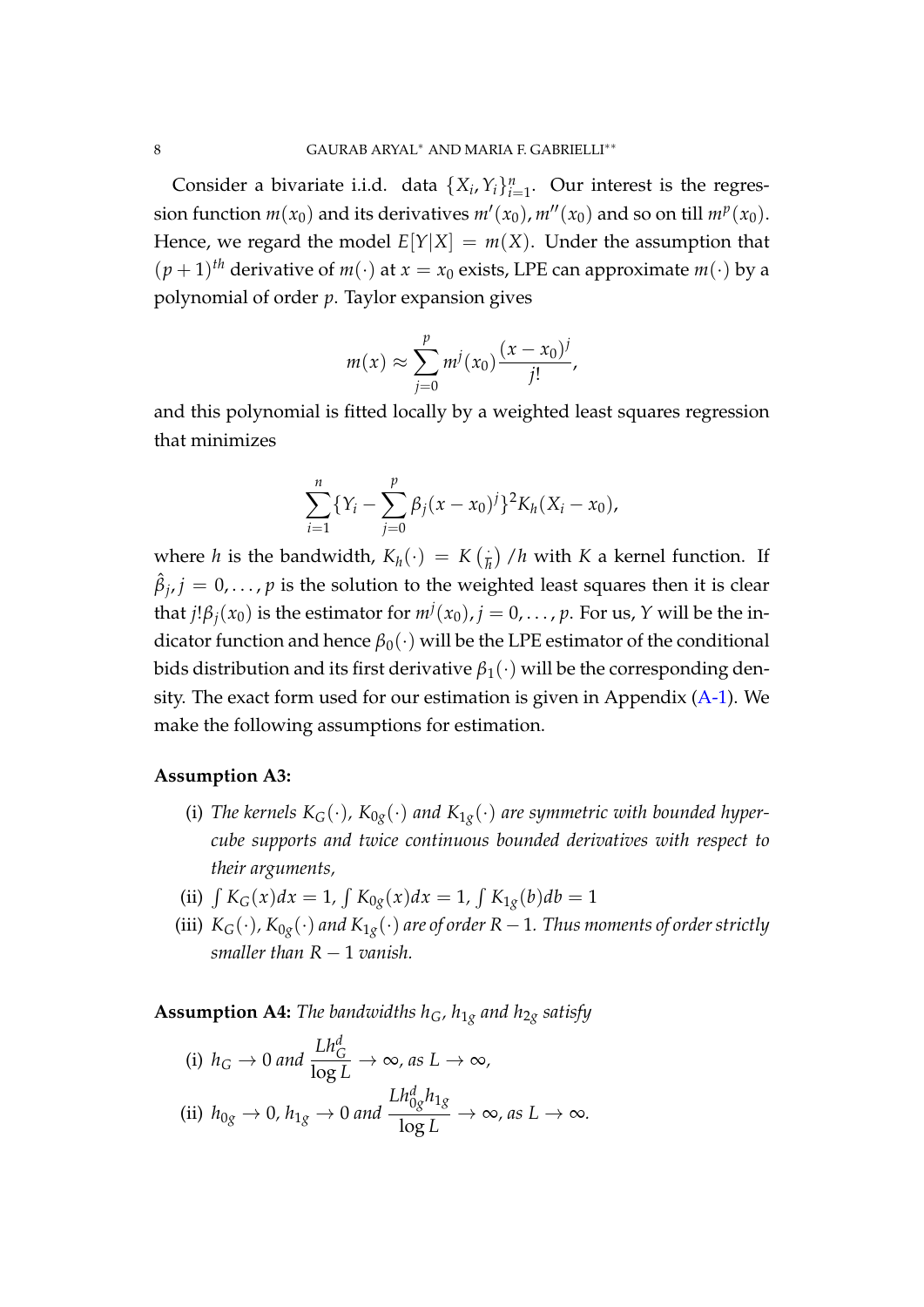From this assumption it is clear that it is possible to choose the optimal bandwidths, i.e. the bandwidths proposed in Stone [1982]. Unlike GPV we do not need to specify a "boundary bandwidth" since the local polynomial method does not require knowledge of the location of the endpoints of the support. Therefore, it is not necessary to estimate the boundary of the support of the bid distribution. This is necessary when one needs to trim out observations, which we do not given that our estimator is not subject to the so–called boundary effect. We have 3 conditioning variables, one that is continuous and two that are discrete. Thus, we have to adapt the definition of the LPE to the present case. However, the discrete variables do not affect the asymptotic properties of the estimator, so in order to choose the optimal bandwidth the relevant number of covariates to consider is the number of continuous variables. <sup>10</sup>

We will denote by *p* the number of continuous variables and by *d* the total number of conditioning variables. For our application,  $d = 3$  and  $p = 1$ . Let  $\hat{\psi} = \hat{g}(\cdot|\cdot,\cdot)/1 - \hat{G}(\cdot|\cdot,\cdot)$  be the estimator of  $\psi(\cdot|\cdot,\cdot,\cdot) = g_k(\cdot|\cdot,\cdot,\cdot)/1 G_k(\cdot|\cdot,\cdot,\cdot)$ . From Proposition 1 in Guerre, Perrigne, and Vuong [2000] we know that  $G_k(\cdot|\cdot)$  is  $R+1$  times continuously differentiable on its entire support and therefore  $g_k(\cdot|\cdot)$  is *R* times continuously differentiable on its entire support as well. $^{11}$  Given the smoothness of each function we propose to use a LPE (*R*), i.e. a LPE of degree *R*, for  $G_k(\cdot|\cdot,\cdot,\cdot)$  and a LPE (*R* − 1) for  $g_k(\cdot|\cdot,\cdot,\cdot)$ . Following Fan, Gasser, Gijbels, Brockmann, and Engel [1993] we can show that the bid distribution is consistent and following Guerre, Perrigne, and Vuong [2000] it is easy to see that the estimated costs are strongly consistent. The exact econometrics model and the selection of optimal bandwidth are explained in Appendix A-1.

#### 3. COLLUSION PROOF MECHANISM

We begin with an example, adopted from Chen and Micali [2012] and for more formal and through treatment we direct the readers to that paper.

<sup>10</sup> Similar observation is made by Abadie and Imbens [2006].

 $11$ From Proposition 1 by Guerre, Perrigne, and Vuong [2000], we also know that the conditional density  $g_0(\cdot|\cdot,\cdot)$  is  $R+1$  times continuously differentiable on a closed subset of the interior of the support and thus the degree of smoothness closed to the boundaries and at the boundaries of the support is not  $R + 1$ .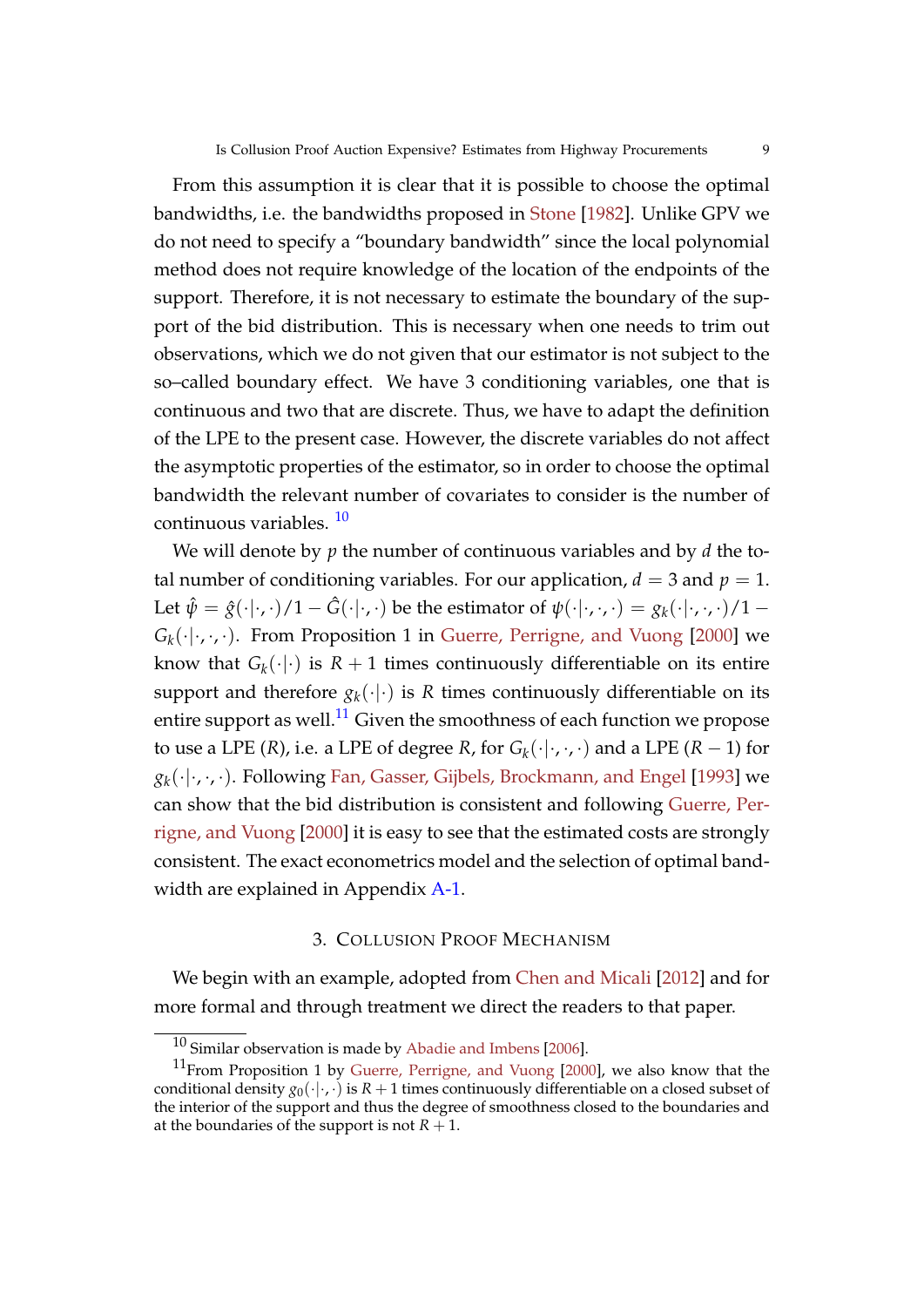**Example 1.** *Consider 4 risk neutral bidders with cost* (1, 1, 100, 100) *and the first and second bidders collude together. Furthermore, suppose that they have a wrong belief about the types of the other two bidders. In particular they believe that their respective costs are* (0.1, 2)*. Under competitive second price auction one of the two bidders will sell the object at 100. Under collusion they could adopt the following strategy: 1 bids 1 and 2 bids 100. The real bids will then be* (1, 100, 100, 100) *and hence the coalition gets a surplus of 99 which can be shared easily between the two.*

*Now, suppose bidders report their bids (the price at which they are willing to supply the public good) and their coalition membership, if any. The winner is the bidder who announces the lowest price and the price is equal to the second highest price outside of the winner's coalition, i.e. the price paid by a coalition is not controlled by them. To see this, consider the following announcement*  $(1, {1, 2})$ ,  $(1, {1, 2})$ , (100, {3}) *and* (100, {4})*. This ensures strategy proof-ness and the object is sold to coalition for 100.*

The example shows that the mechanism is a slight variation of classic second price auction, now with respect to coalitions rather than a singleton. Let there be  $N < \infty$  risk-neutral bidders in an independent private value, low bid auction. Each bidder draws i.i.d cost *C* ∼ *F*(·). <sup>12</sup> Let **C** represent the partition of players such that each element of the partition represents a coalition such that every singleton  $\{i\} \in \mathbb{C}$  is an independent bidder, and *M* is a generic element. The set was  $\{\{1,2\},\{3\}\}\$  in the example. Let  $M = \{N, F(\cdot), C\}$  be the context of the game and is commonly known by all the bidders. Moreover, we assume that for every coalition  $M \in \mathcal{C}$ , the  $|M|$  – tuple cost profile  $C_M = \{C_i : i \in M\}$  is common knowledge only amongst the bidders in that coalition. The seller, however, only knows  $\{N, F(\cdot)\}.$ 

Let  $\{A_i, P_i\}_{i=1}^N$  be an allocation and pricing rule, where  $A_i \in \{0, 1\}$  such that  $\sum_{i\in\mathbb{N}}A_i=1$  and  $P_i$  is the price paid by the bidder *i*. We assume that all coalitions are efficient and hence when the ex-post utility of a bidder *i* is  $(P_i - C_i)A_i$ , the utility of the coalition *M* is the sum across the members, i.e. *u*<sub>*M*</sub> =  $\sum_{i \in M} (P_i - C_i) A_i$ . Each member *i* ∈ *M* acts to maximize *u*<sub>*M*</sub>(·).

 $12$ For notational ease, we treat all bidders to be symmetric, extending it to asymmetric bidders is straightforward.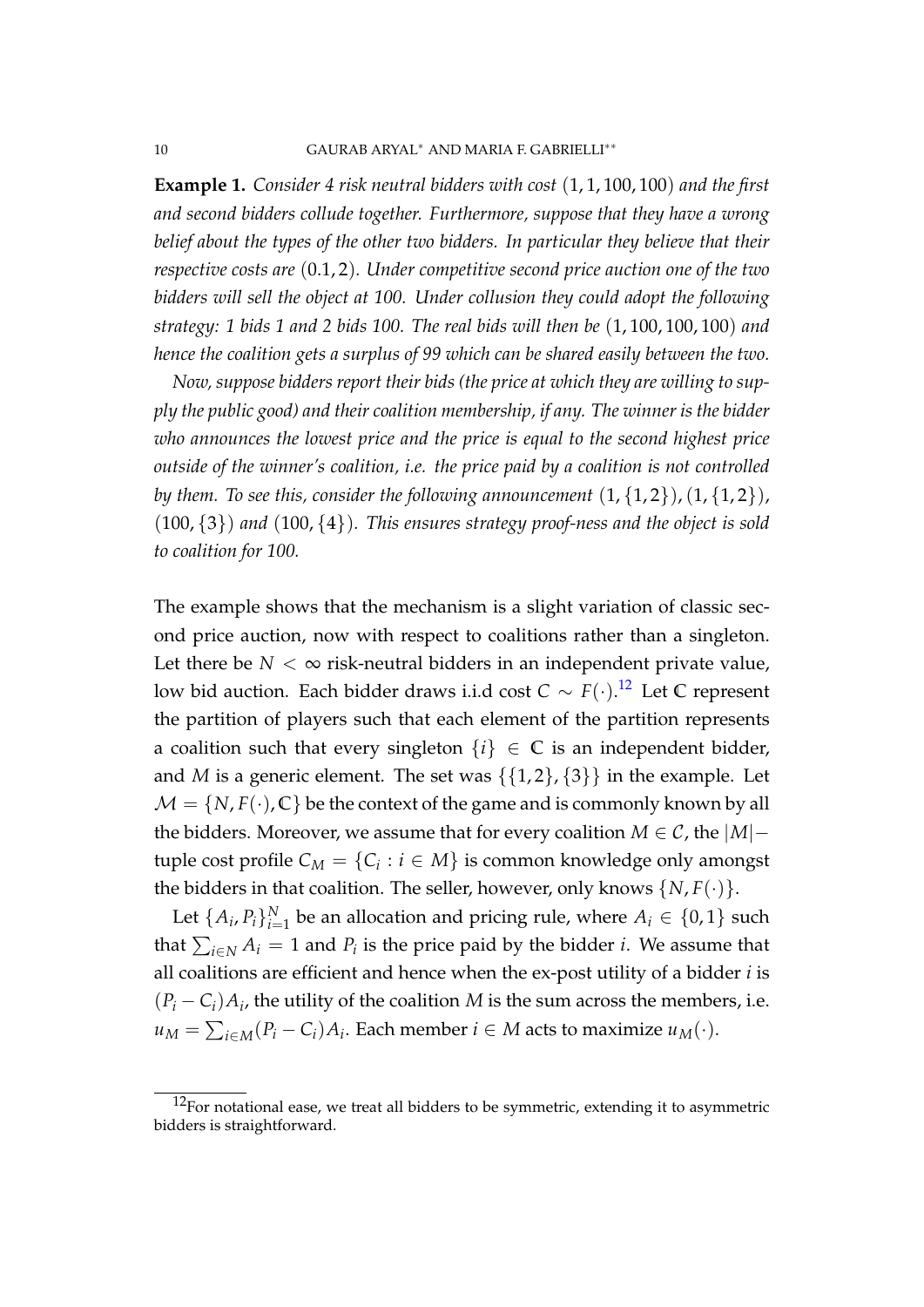**Definition 1.** *An auction, for a context* M*, is directly collusive if the set of pure strategies for i,*  $s_i(\cdot)$  *consist of the set of all mapping from*  $C \mapsto (C, M)$ *.* 

So, a bidder with cost C reports his cost and the coalition *M*. Let  $u_M(s)$ denote the total utility of coalition *M* when everyone uses symmetric bidding strategy  $s(\cdot)$ . Now, we are in a position to define dominant-strategy truthfulness and coalitional rationality.

**Definition 2.** *An auction is collusively dominant-strategy truthful if, for all coalition*  $M \in \mathbb{C}$  *and all strategy profiles*  $s_M := \{s_i(\cdot) : i \in M\}$  *and*  $s_{-M} := \{s_i(\cdot) : i \in M\}$  $j \notin \mathcal{C} \backslash \{M\}\},\$ 

 $∀i ∈ M : u<sub>M</sub>((C<sub>i</sub>, M), s<sub>-M</sub>) ≥ u<sub>M</sub>((C'<sub>i</sub>, M'), s<sub>-M</sub>).$ 

*and is coalitionally rational if*  $u_M((C_i, M), s_{-M}) \geq 0$ *.* 

Let  $s(\cdot) = \{(C_1, M_1), \ldots, (C_N, M_N)\}\)$  be an action profile. Then a disagreement (in *s*(·)) is an ordered pair  $(i, j)$  such that  $M_i \ni j$  but  $M_j \not\ni i$ . In other words, we say that  $(i, j)$  is disagreement if *i* claims to be a part of collusion ring  $M_i$  that contains *j* but *j* does not reciprocate. Given a profile  $s(\cdot)$  the outcome  $(A, P)$  is computed as follows: First, there is the punishing phase if there is any disagreement, in which case  $A_i = 0$  for all *i*. Then to determine the price we start with  $P_i = 0$  and for each disagreement  $(i, j)$  charge  $P_i = P_i + 2t$  and  $P_j = P_j - t$ , while keeping *t* with the seller.<sup>13</sup> Second, when there is no disagreement we initiate the standard phase where from the reported coalitions the coalition partition **C** is constructed. Then, the lowest bidder wins the auction and we determine the winning coalition *M*∗ and charge

$$
P_i = \begin{cases} 0 & \text{if } A_{M^*} = \sum_{j \in M^*} A_j = 0\\ C_{1:(N \setminus M^*)} & o/w \end{cases}
$$

to every bidder *i*, where  $C_{1:(N\setminus M^*)}$  is the lowest bid from the bidder  $j\notin M$ .

**Theorem 2.** *Chen and Micali [2012] The mechanism outlined above is (a) Collusive dominant-strategy truthful; (b) Coalitional rational and ; (c) Efficient.*

 $13$  This punishment phase is off the equilibrium path and does not affect the estimation results.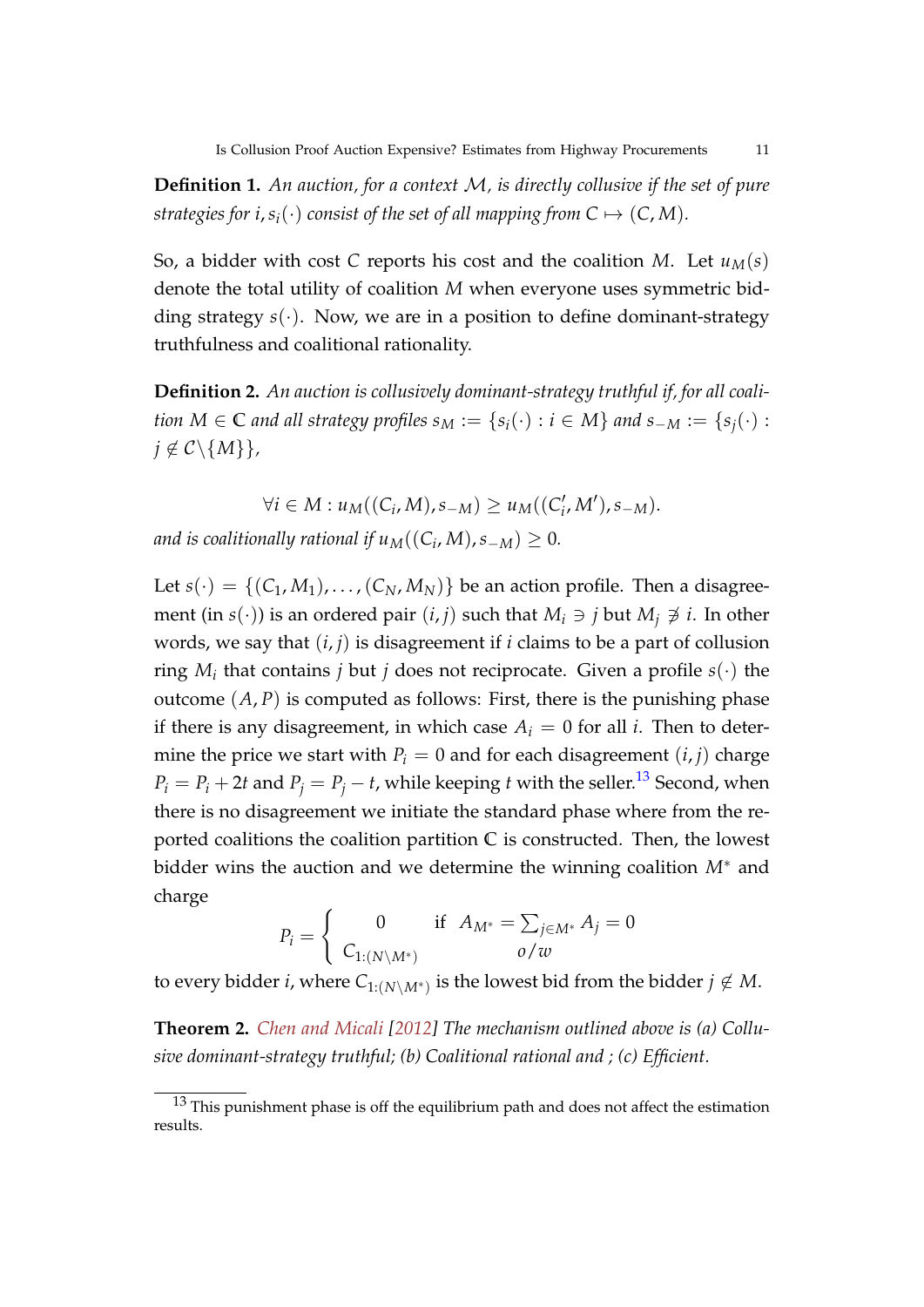#### 12 GAURAB ARYAL∗ AND MARIA F. GABRIELLI∗∗

Now, in the next section we analyze the data and determine the sets of coalitions that are used for the counterfactual exercise later.

#### 4. DATA

The aim of this section is to explain the main features of the data and to explain how we determine the colluding rings. The data consist of the Highway procurements in the state of California between January 2002 and January 2008, where the rights to maintain and construct highways and roads are granted through sealed low-bid auctions (procurements) by the California Department of Transportation (Caltrans).<sup>14</sup> The data include information about the characteristics of the projects that were let, the name of bidders and their bid in each auction. The timing is as follows. First, during the *advertising period* that lasts between three to ten weeks depending on the size of the project, the Caltrans Headquarters Office Engineer announces a project and solicits bids.<sup>15</sup> Potential bidders express their interest by buying the project catalogue. Second, sealed bids are received only from among the potential bidders. Third, on the *letting day*, the received bids are ranked and the project is awarded to the lowest bidder, provided that the bidder fulfills certain responsibility criteria determined by federal and state law. After each letting, the information about all bids and their ranking is made public.

We divide bidders into two broad types of asymmetric bidders: the fringe bidders (type 0) who bid in small projects and are infrequent and the main bidders (type 1) who participate frequently and in bigger projects. The private cost is interpreted as a reduced form of the real cost of production and depends on many unobservable characteristics of the bidder. The data consist of 2,152 projects awarded by Caltrans for a total of \$7,645 millions but we focus only on 1,907 projects that had at least two bidders. Of all bidders, only 823 bidders bid at least once. In the remaining subsection we determine the set of bidders who fail the tests proposed by [Bajari and Ye, 2003]:

<sup>14</sup> The data is publicly available at http://www.dot.ca.gov/hq/esc/oe/awards/ bidsum/.

<sup>&</sup>lt;sup>15</sup> Some examples of projects include asphalt repaving, road paving, bridge reconstruction, striping the highway, constructing, replacing and widening brides, storm damage repair, etcetera.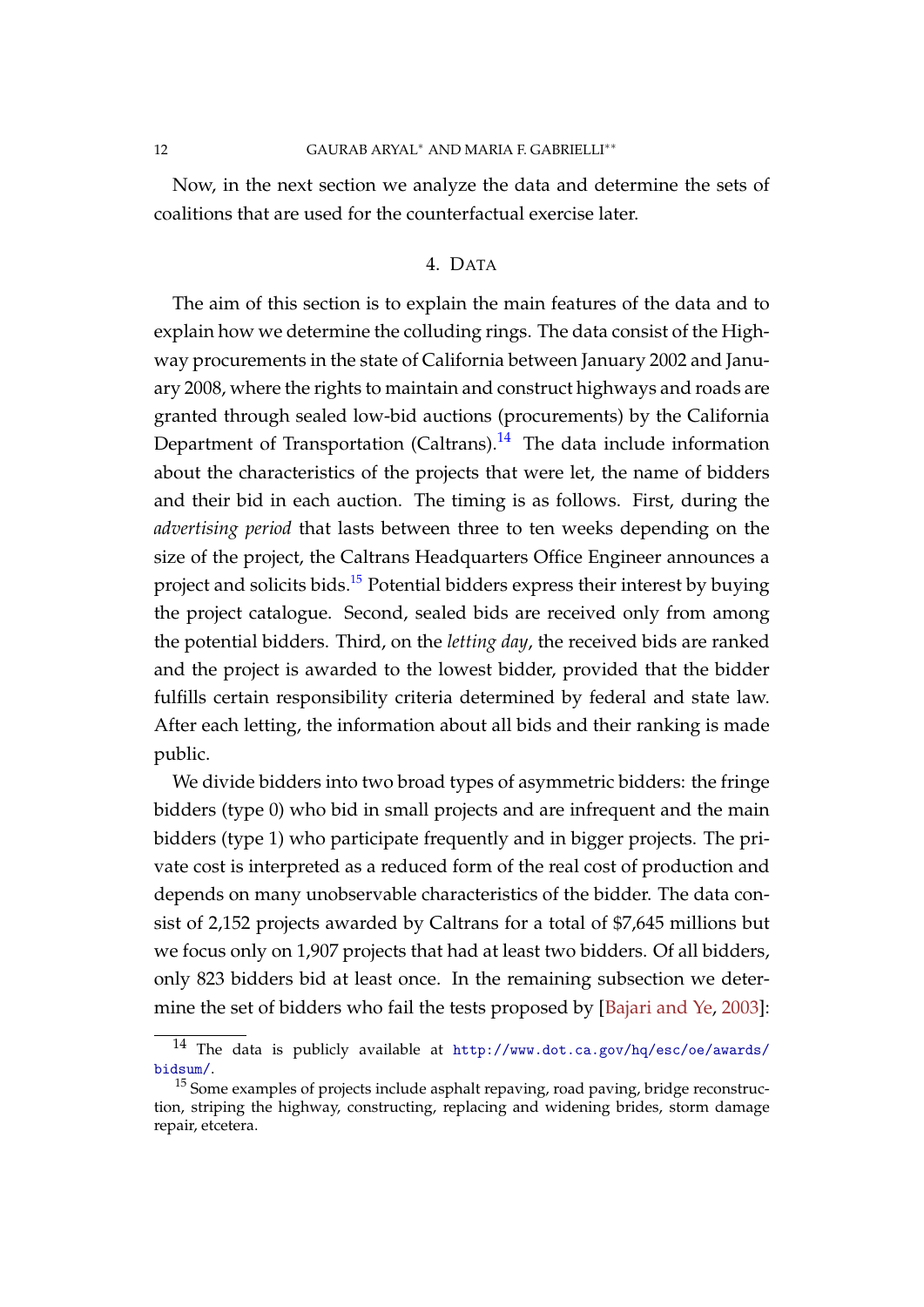the colluders. We find that the fifteen type 1 bidders, who bid simultaneously more often on a pairwise basis, fail at least one of the conditions by [Bajari and Ye, 2003] for competitive bidding. Since we do not know the true collusive ring, we further explore some other features in the data in a hope to narrow the set of members in the ring. Looking at the frequency of their bids and their winning patterns we narrow the coalition to only four bidders. The exact process is explained in the reaming of this section. The main difficulty with this exercise is to determine the set of colluders, so the way we determine these two sets should be taken as suggestive and exploratory.<sup>16</sup>

4.1. **Bidding Ring.** To identify the ring members, we focus only on the projects that are worth between \$1 million and \$20 million as smaller projects are unlikely to be worth the risk. There are 724 such projects that worth \$2,408 millions (31% of the total) with 413 bidders out of which 202 win at least once. Furthermore, following the literature we define regular bidders as bidders who have a nontrivial revenue share (at least 1% ) in the market. Twenty-five bidders satisfy this criteria and will henceforth be called the type 1 bidders and the remaining bidders are the fringe (type 0) bidders – see Table A-1. The first column is the index of the bidders while the second column gives the number of bids of each of them. To assess the market power of each bidder we define "expected win" (see below) and compare it with the actual number of wins: bidders with consistently higher actual win than the expected win will be termed as those who have higher market power. Expected number of wins is defined as follows: consider A, who bids on a total of 50 projects against a varying number of bidders, *n*ℓ for  $\ell=1,\ldots$  , 50. Then his expected win is defined to be  $\sum_{\ell=1}^{50}1/n_{\ell}.$  By comparing third and fourth column, we see that with the exception of five bidders, all bidders win more contracts than expected. The fifth column reports the average bid of each bidder and the sixth column reports the revenue share – the total value of the bidder's winning bid as a fraction of the total value of

 $16$  The main point is, we can either use the tests from the literature and be agnostic about the nature of the collusive ring or try and explore some other features besides the test to determine the ring, in a hope that the exploration helps us find the "true" collusive rings.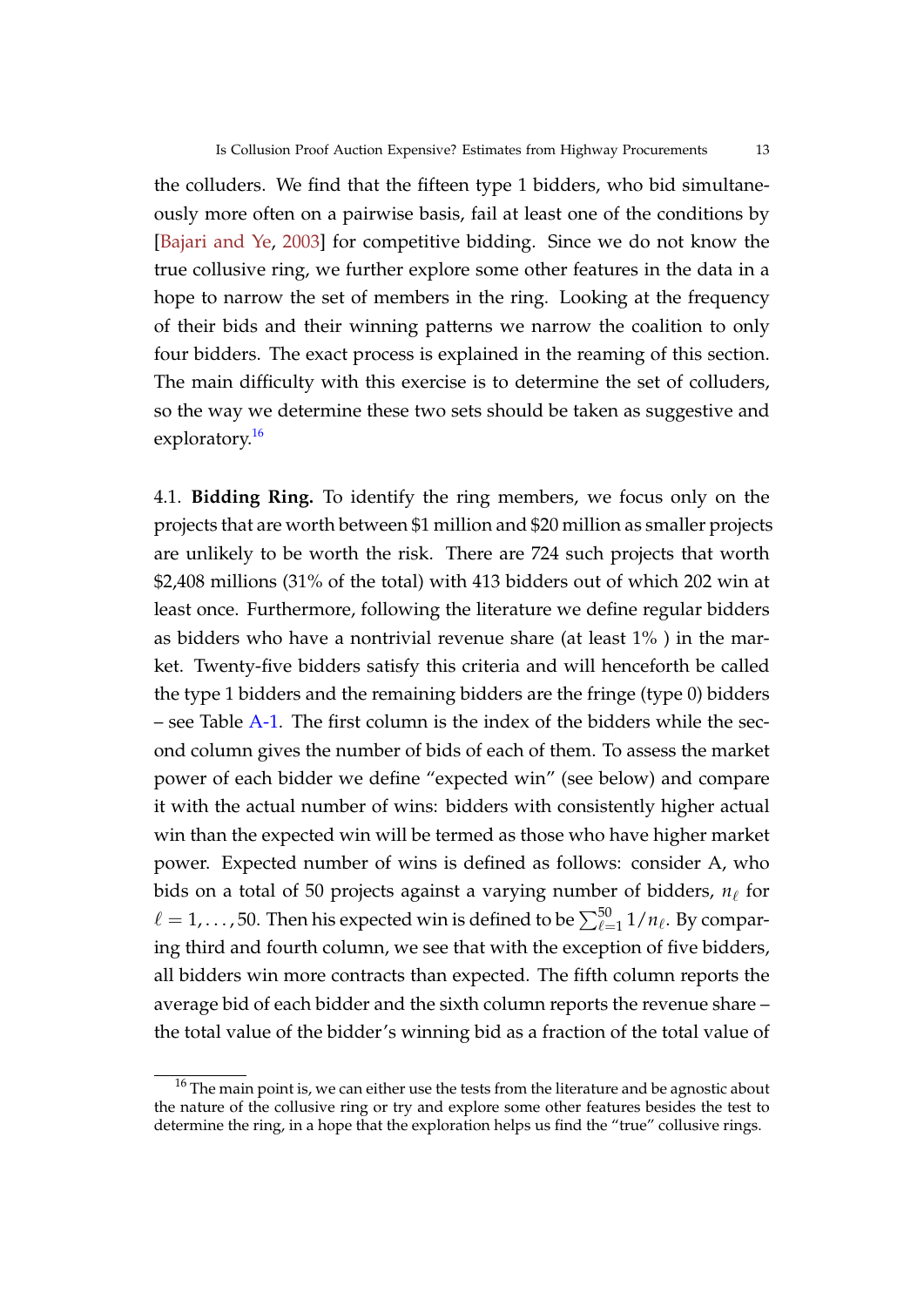winning bids for all contracts. The last column is the participation rate (i.e. the bid frequency rate), and bidder D is the one that stands out at 44%.

Table A-2 contains the summary statistics from which we can conclude: (i) on an average there are slightly more than four bidders; (ii) average winning bid is \$3.33 million, which is less than the average engineers' estimate of \$3.77 million while the average bid is \$3.79 million; (iii) money on the table – the difference between the highest and the second highest bid – is on average \$300,000 suggesting informational asymmetry among bidders. We also find that distance between the bidder's office and the site of project has no bearing on the bids. In general higher valued projects (between \$1 million and \$20 millions) attract relatively fewer bidders, suggesting that it is the main bidders who can gain the most by colluding and moreover, larger projects are more profitable, all else equal.

Now, we follow the tests proposed by [Bajari and Ye, 2003] on this subsample of bids for twenty five type 1 bidders. The basic idea behind the tests is to detect those bidders whose bidding pattern systemically violate competitive and independent bidding. To increase the likelihood of picking a coalition we give more emphasis to bidders who participate in the same auction because as the theoretical literature suggests ring members tend to participate in the same auctions to enforce the bidding agreement. To this end, we consider all combinations of pairs and select those bidders that have at least fifteen simultaneous bids, see Table A-3. There are fifteen bidders who bid frequently together.<sup>17</sup>

First, to test independence we consider the fifteen pairs of bidders bidding frequently described above and estimate the following models for fifteen type 1 bidders and the remaining bidders, respectively

$$
BID_{i\ell}/EE_{\ell} = \gamma_0 + \gamma_1 LDIST_{i\ell} + \gamma_2 CAP_{i\ell} + \gamma_3 UTIL_{i\ell} + \gamma_4 LMDIST_{i\ell} + u_{i\ell} \tag{4}
$$

$$
BID_{i\ell}/EE_{\ell} = \alpha_0 + \alpha_1 LDIST_{i\ell} + \alpha_2 CAP_{i\ell} + \alpha_3 UTIL_{i\ell} + \alpha_4 LMDIST_{i\ell} + \varsigma_{i\ell}.
$$
 (5)

Here  $\textrm{LDIST}_{\rm i\ell}$  is the logarithm of distance,  $\textrm{LMDIST}_{\rm i\ell}$  is the logarithm of the minimum of distances of all bidders (except *i*) to the project  $\ell$  and  $U T I L_{i\ell}$  is the utilization rate of the capacity. We define the utilization rate as  $Util_{it} =$ 

 $17$ This cutoff is based on the data and is big enough to capture the simultaneous bidding but not too big so that we have enough observations left for the test.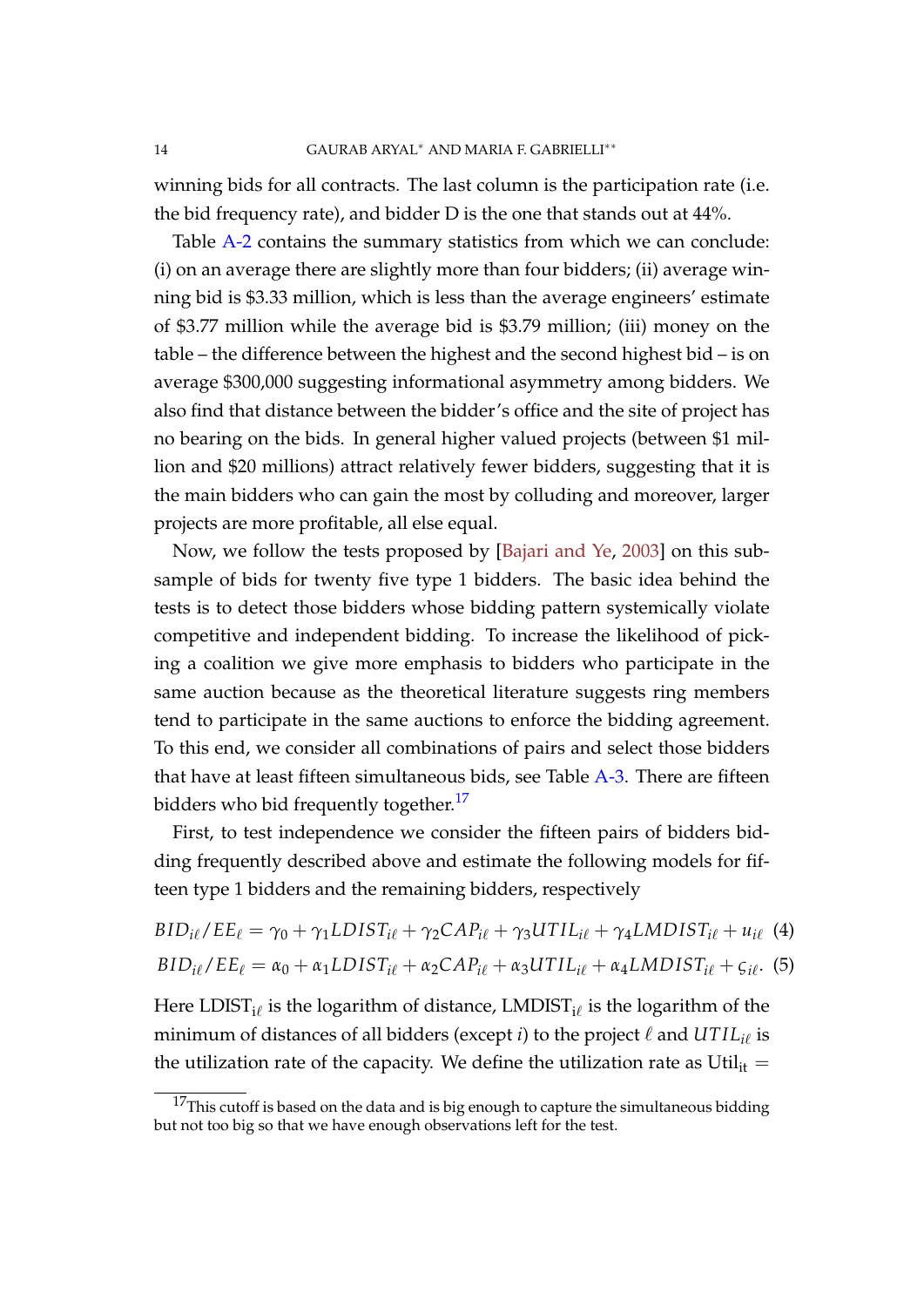Backlo $\rm g_{it}/C$ apacity $_{\rm i}$ , where backlog is defined as the past projects that were won but yet to be completed and the capacity is the total capacity of bidder. We find that approximately 60% of bids are explained by capacity, although the effect varies across bidders; for more on the effect of capacity utilization on bidding behavior see [Jofre-Bonet and Pesendorfer, 2003]. For the bidders listed in Table  $A-3$  (those who participate frequently) we estimate  $(4)$ with bidder–varying coefficients and for the rest we use  $(5)$ .

For every pair *i*, *j*, from the fifteen type 1 bidders, let  $\rho_{ij} = \text{corr}(\hat{u}_{i\ell}, \hat{u}_{j\ell})$ , be the correlation between estimated residuals. We use the Pearson's correlation test for independence and find that for all but one pair, bidder D and W, we reject the null hypothesis of independence at 5% level; see Table A-4.

Second, we test exchangeability

$$
H_0: (\forall i, j, i \neq j), (\forall s \in \{1, 2, 3, 4\}) \qquad \beta_{is} = \beta_{js},
$$
  

$$
H_A: (\exists i, j, i \neq j), (\exists s \in \{1, 2, 3, 4\}) \qquad \beta_{is} \neq \beta_{js},
$$

at both market level by pooling the fifteen bidders in one group and on a pairwise basis. Let *T* = 3, 347 be the number of observations, *m* the number of regressors and  $k$  the number of constraints implied by  $H_0$ . Then under the null the test statistic  $F = \frac{(SSR_C - SSR_U)/r}{SSR_U/(T-m)} \Rightarrow^d F(r, T-m)$ . At the market level, exchangeability hypothesis imposes that the effect of the four explanatory variables is the same for both potential ring members and the remaining bidders. Since there are fourteen dummies (indexing the bidders) and for each case there are four restrictions (under null), the total number of restrictions imposed under the null is  $k = 56$ . Here  $m = 748$  and  $n - m = 2599$  and the estimated *F*− statistic is 5.934 with the upper tail area equal to 0.0000. Therefore we reject the null of exchangeability when comparing the fifteen bidders (potential cartel members) against the remaining bidders. The assumption thus far is that all fifteen bidders form one single coalition and in our counterfactual exercise of case 1, when we say potential colluders we mean these fifteen bidders.

However, sustaining such a large coalition might be difficult. To see if we can reduce the size of the coalition, we conduct pairwise tests by pooling bidders accordingly and find that the hypothesis of exchangeability is rejected at conventional levels for 13 out of 15 pairs including the pair (D,P),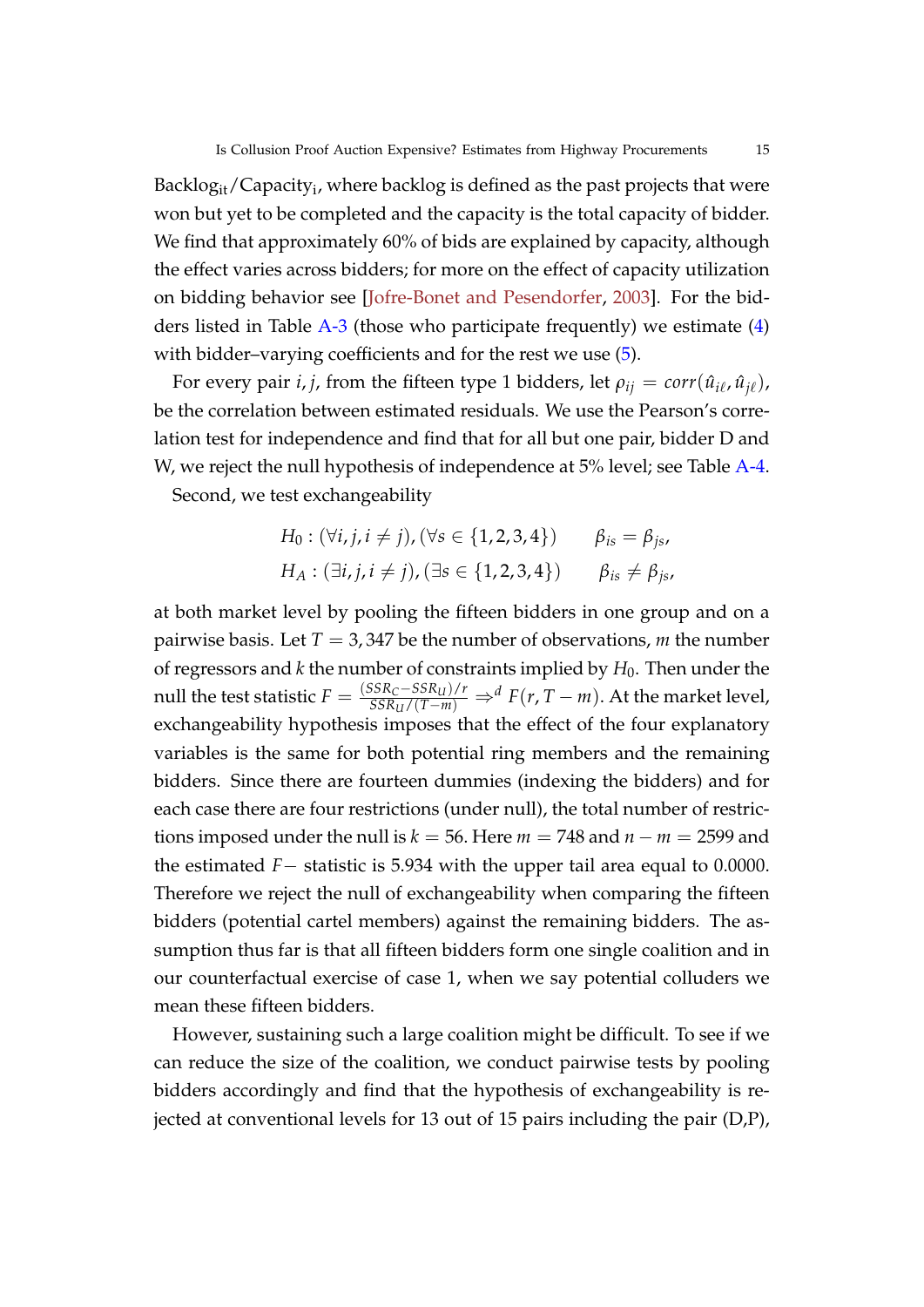(A,D) and (D,E). See Table A-5 for details. Comparing the "expected win" with the actual win for these pairs, we do see that at least one member of the pair wins often. Comparing Table A-1 and Table A-3 we can conclude that : (i) firm A exclusively bids against firm D; (ii) firm E bids remarkably frequently with both firm A and firm  $D$ ; (iii) the pairs  $(D,P)$  and  $(A,D)$  have the highest simultaneous bids. All of these suggest that bidders (A,D,E, P) could be considered as potential collusive ring. Based on the previous analysis all pairs of bidders considered do not pass at least one of the tests for competitive bidding. However, as mentioned above, taking into account the number of simultaneous bids, bidders D and P bid simultaneously more often than others. And since the triplet (A,D,E) also fit the collusive behavior, we consider colluding bidders to be  $(A, D, E, P).$ <sup>18</sup>

#### 5. ESTIMATION RESULTS

In this section we present the main findings from estimation of the pseudocost and from the counterfactual exercise of implementing CM-auction. As we mentioned in the sections  $(2)$  and  $(4.1)$ , we have two sets of type specific costs and also two sets of colluders. The first case uses all the bids data to recover cost and finds that fifteen out of twenty-five regular bidders could be colluding according to Bajari and Ye [2003]. The second case takes into account the fact that some bidders might already be colluding. To determine the set of colluders we use the same tests as above and some other data features, which allows us to identify a set of four bidders. In every auction we discard all but the minimum bid by these four colluders to estimate the  $cost.<sup>19</sup>$ 

Let  $M_\ell$  be the set of colluders who are present in auction  $\ell$  and let  $i_\ell \in N_\ell$ be the winner and  $\tilde{b}_\ell$  the corresponding bid. Let  $o_\ell$  be the smallest cost amongst all bidders participating in auction  $\ell$  who do belong to the coalition  $M_{\ell}$ . That is if the winner belongs to the coalition, i.e.  $i_{\ell} \in M_{\ell}$ , then  $o_{\ell} =$ 

 $18$  Ideally we would have liked to conduct the tests for every subsets of these fifteen bidders not just the pairs, but the amount of data for each case is insufficient making the tests unreliable.

 $19As$  mentioned earlier we assume that the coalition is rational and maximizes the total payoff. This means only the bid corresponding to the lowest cost will be serious, the rest will only be "cover-bids."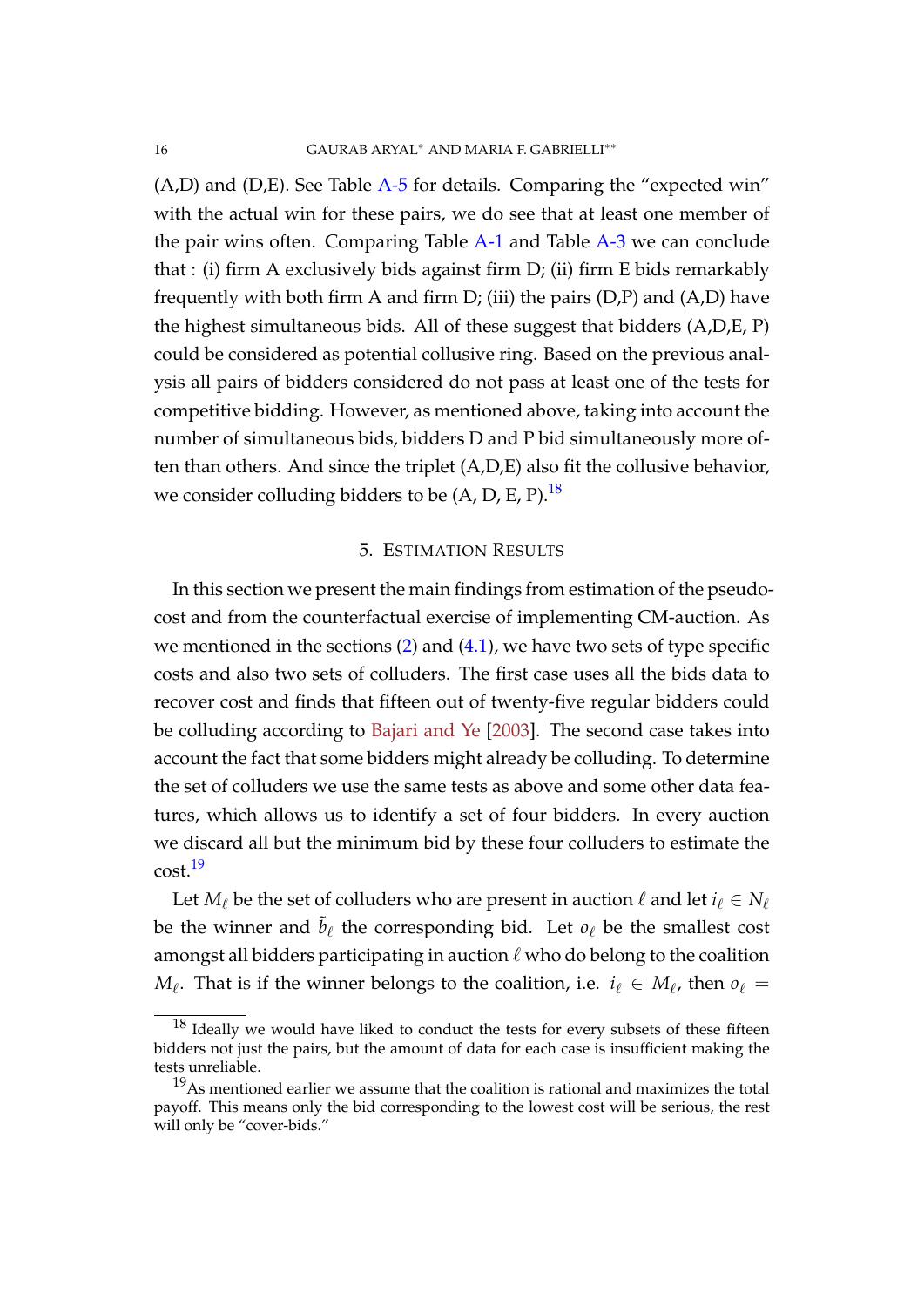$\min_{j \in n_\ell \setminus M_\ell} \hat{C}_j$  and if the winner is not a member of the coalition then we can set  $o_\ell = \tilde{b}_\ell$ , the real winning bid. Then the difference between CMauction and the data is  $r_\ell = o_\ell - \tilde{b}_\ell$  if the winner is a cartel member and  $r_{\ell} = 0$  otherwise. Once we compute the change in cost  $r_{\ell}$  for all auctions the total change in cost of procuring is just  $\sum_\ell r_\ell.$  For the first case the total set of colluders is the fifteen bidders (see section 4.1) and  $M_{\ell} = M \cap n_{1\ell}$ . Likewise for the second case we find that only  $M = \{A, B, D, E\}$  bidders are consistent with collusion and hence  $M_\ell = n_{1\ell} \cap \{A, B, D, E\}$ . Figure 1 shows the empirical CDF of  $r_\ell$  for these two cases.

We find that, in the first case with large coalition, implementing CMauction increases the total cost by 48.8%, while for the second case the cost increases by 10.8%. This difference in cost is not surprising given the difference in size of the two rings.

#### 6. CONCLUSION

In this paper we ask why do not sellers choose auction formats that are resilient to collusion? We find that one important reason could be that it could be too expensive to choose such an auction. In particular, we use estimates from California highway procurement data on CM-auction. CM-auction have many advantages: it is not based on any equilibrium notion and uses dominant strategy truthfulness; it is easy to implement and requires minimal common knowledge assumption; and it is also robust with respect to the transfer among ring members.

We find that the procurement cost could increase by anywhere between 10.8%, to 48.8%. The cost could be this high because the auction is always efficient, so one way to reduce the cost could be relax this demand. But to know the exact cost, one needs to estimate the entire revenue-efficiency frontier.

Finally, we acknowledge that the exogenous entry assumption could be a strong assumption. Even though we know much more about how to estimate auctions with costly and selective entry, Gentry and Li [2014], as far as we know, nothing is known about auctions that are both collusive dominant strategy truthful *and* that allow bidders to collude prior to their participation decisions, which is an important area of research.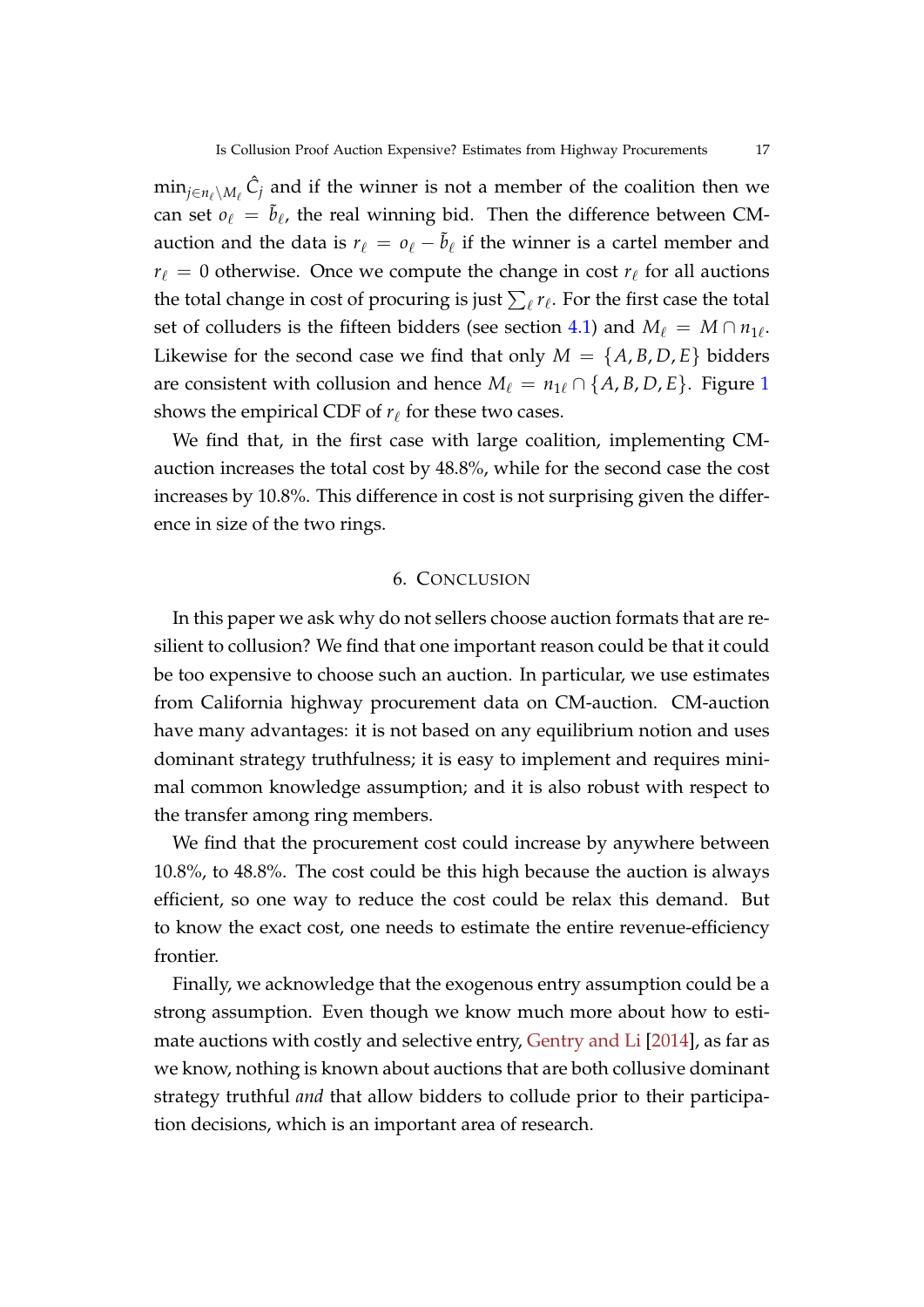## **APPENDIX**

#### A-1. ESTIMATION

In this section we outline the estimation problem and discuss the choice of bandwidths and kernels. To account for the skewness in the bid distribution, a widely observed problem encountered with auction data, we use logarithmic transformation. For notational simplicity we suppress the dependance of the distributions on (*X*, *N*), unless otherwise noted. Log transformation of (2) gives

$$
c_{kM} = \xi_k(d_k, n) = e^{d_k} - \frac{e^{d_k}}{(n_k - 1) \frac{g_{kd}(d_k|\cdot, \cdot)}{1 - G_{kd}(d_k|\cdot, \cdot)} + n_1 \frac{g_{1d}(d_k|\cdot, \cdot)}{1 - G_{1d}(d_k|\cdot, \cdot)}} \tag{6}
$$

where  $d_k = \ln(b_k)$  and  $G_{kd}(\cdot|\cdot,\cdot)$ ,  $g_{kd}(\cdot|\cdot,\cdot)$  are the distribution and density of  $\log(b_k)$  for type *k*. Define  $K_H(u) = |H|^{-1}K(H^{-1}u)$ , where *H* is a nonsingular  $d \times d$  matrix, the bandwidth matrix that usually takes the form  $H = hI_d$  and |*B*| denotes its determinant. The observations are given by  $\{(\mathbf{Z}_i^T)$  $Y_i^T$ ,  $Y_i$ ) :  $i = 1, ..., n$  with  $Z_i = (X_i, N_{0i}, N_{1i})^T$ . Let  $(x, n_0, n_1)$  be a point in **R**3 . The estimators involved are, as mentioned above Local Polynomial Estimators. For our application,  $R = 2$  and therefore we implement a LPE(2) for each cdf involved and a LPE (1) for each pdf involved. Let  $Y_{p\ell}^G = {1\!\!1} (B_{pl} \leq b)$ . Using a local quadratic approximation to estimate each cdf implies obtaining the solution to the following least squares minimization problem

$$
\sum_{\{\ell:I_{\ell}=i\}}^{L} \sum_{p=1}^{i} \left\{ Y_{p\ell}^{G} - \left[ \beta_{0} + \beta_{1} (X_{p\ell} - x) + \beta_{2} (N_{1\ell} - n_{1}) + \beta_{3} (N_{0\ell} - n_{0}) \right. \right.\n+ \beta_{11} (X_{p\ell} - x)^{2} + \beta_{12} (X_{p\ell} - x) (N_{1\ell} - n_{1}) + \beta_{13} (X_{p\ell} - x) (N_{0\ell} - n_{0}) \n+ \beta_{23} (N_{0\ell} - n_{0}) (N_{1\ell} - n_{1}) + \beta_{22} (N_{1\ell} - n_{1})^{2} + \beta_{33} (N_{0\ell} - n_{0})^{2} \right] \right\}^{2} K_{H} (Z - z)
$$

with respect to  $β$ <sup>*G*</sup> =  $(β_0, β_1, β_2, β_3, β_{11}, β_{12}, β_{13}, β_{23}, β_{22}, β_{33})$ . In particular we are interested in  $\beta_0 = G(b|x, n_0, n_1)$ ; see Fan and Gijbels [1996]. Then, we know from the least squares theory that  $\hat{\beta}_G = (Z_G^TW_GZ_G)^{-1}Z_G^T$  $\int_G^T T_G Y$ , where the design matrix  $Z_G$  for the local quadratic case (what we use) is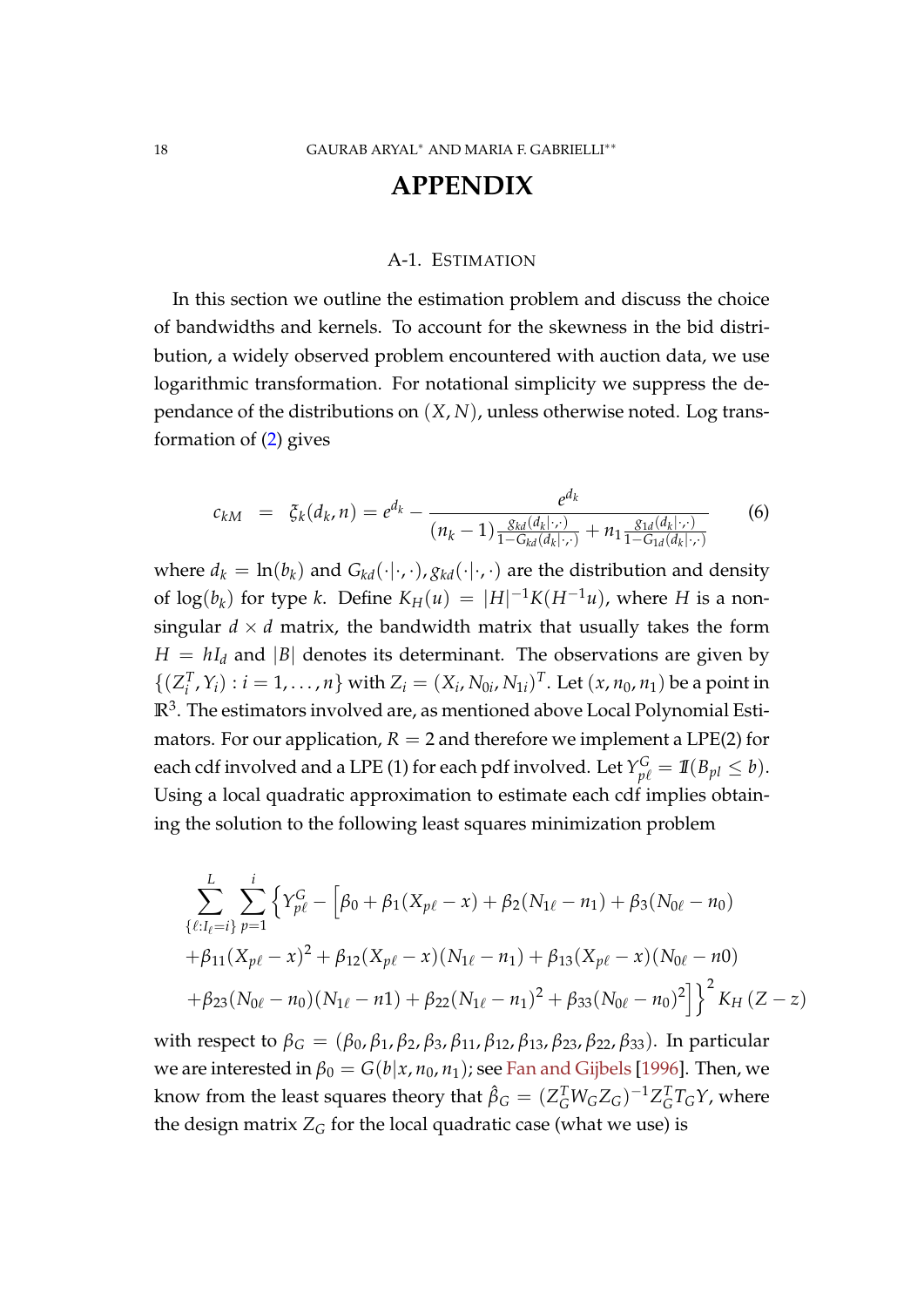$$
Z_G = \begin{pmatrix} 1 & (X_{1,1} - x) (N_{0,1} - n_0) & (N_{1,1} - n_1) (X_{1,1} - x)^2 & (X_{1,1} - x) (N_{0,1} - n_0) \\ \vdots & \vdots & \vdots & \vdots & \vdots \\ 1 & (X_{1,n_i} - x) (N_{0,n_i} - n_0) (N_{1,n_i} - n_1) (X_{1,n_i} - x)^2 (X_{1,n_i} - x) (N_{0,n_i} - n_0) \\ (X_{1,1} - x) (N_{1,1} - n_1) (N_{0,1} - n_0) (N_{1,1} - n_1) (N_{0,1} - n_0)^2 (N_{1,1} - n_1)^2 \\ \vdots & \vdots & \vdots & \vdots \\ (X_{1,n_i} - x) (N_{1,n_i} - n_1) (N_{0,n_i} - n_0) (N_{1,n_i} - n_1) (N_{0,n_i} - n_0)^2 (N_{1,n_i} - n_1)^2 \end{pmatrix}
$$

For the densities involved define  $Y_{p\ell}^g = \frac{1}{h_{2g}} K_{2g} \left( \frac{B_{p\ell} - b}{h_{2g}} \right)$ *h*2*<sup>g</sup>* . We use a local linear estimator, i.e. LPE(1) which, as before, is obtained as the solution to the following least squares problem

$$
\sum_{\{\ell:I_{\ell}=i\}}^{L} \sum_{p=1}^{i} \left\{ Y_{p\ell}^{g} - \beta_0 + \beta_1 (X_{p\ell} - x) + \beta_2 (N_{1\ell} - n1) + \beta_3 (N_{0\ell} - n0) \right\}^2 K_H (Z - z)
$$

It is well known that  $\hat{\beta}_g = (Z^T T_g Z)^{-1} Z^T T_g Y$ . The design matrix  $Z$  for the local linear case is

$$
Z = \left( \begin{array}{cccc} 1 & (X_{1,1} - x) & (N_{0,1} - n_0) & (N_{1,1} - n_1) \\ \vdots & \vdots & \vdots & \vdots \\ 1 & (X_{1,n_i} - x) & (N_{0,n_i} - n_0) & (N_{1,n_i} - x) \end{array} \right).
$$

The corresponding weighting matrix for each estimation procedure are  $T_G =$ diag{ $K_H(Z_i - z)$ } and  $T_g = \text{diag}\{K_H(Z_i - z)\}$ , respectively. The bandwidths and kernels involved for distributions and densities are different.

A-1.1. **Choices of Kernels and Bandwidths.** Since the exact choice of the Kernels is not crucial for inference, we use product of univariate kernels to represent the multivariate kernel, i.e.

$$
K_m\left(\frac{a-A_k}{h_g},\frac{b-B_k}{h_g},\frac{n-N_k}{h_{gn}}\right)=K_a\left(\frac{a-A_k}{h_g}\right)K_b\left(\frac{b-B_k}{h_g}\right)K_n\left(\frac{n-N_k}{h_{gn}}\right).
$$

Here,  $K_m(\cdot, \cdot, \cdot)$  is the multivariate Kernel,  $K_a(\cdot)$  and  $K_b(\cdot)$  denote the univariate Kernels corresponding to the continuous variables *A* and *B*, respectively, and  $K_n(\cdot)$  is the kernel for the discrete variables such that  $K_n(\cdot) :=$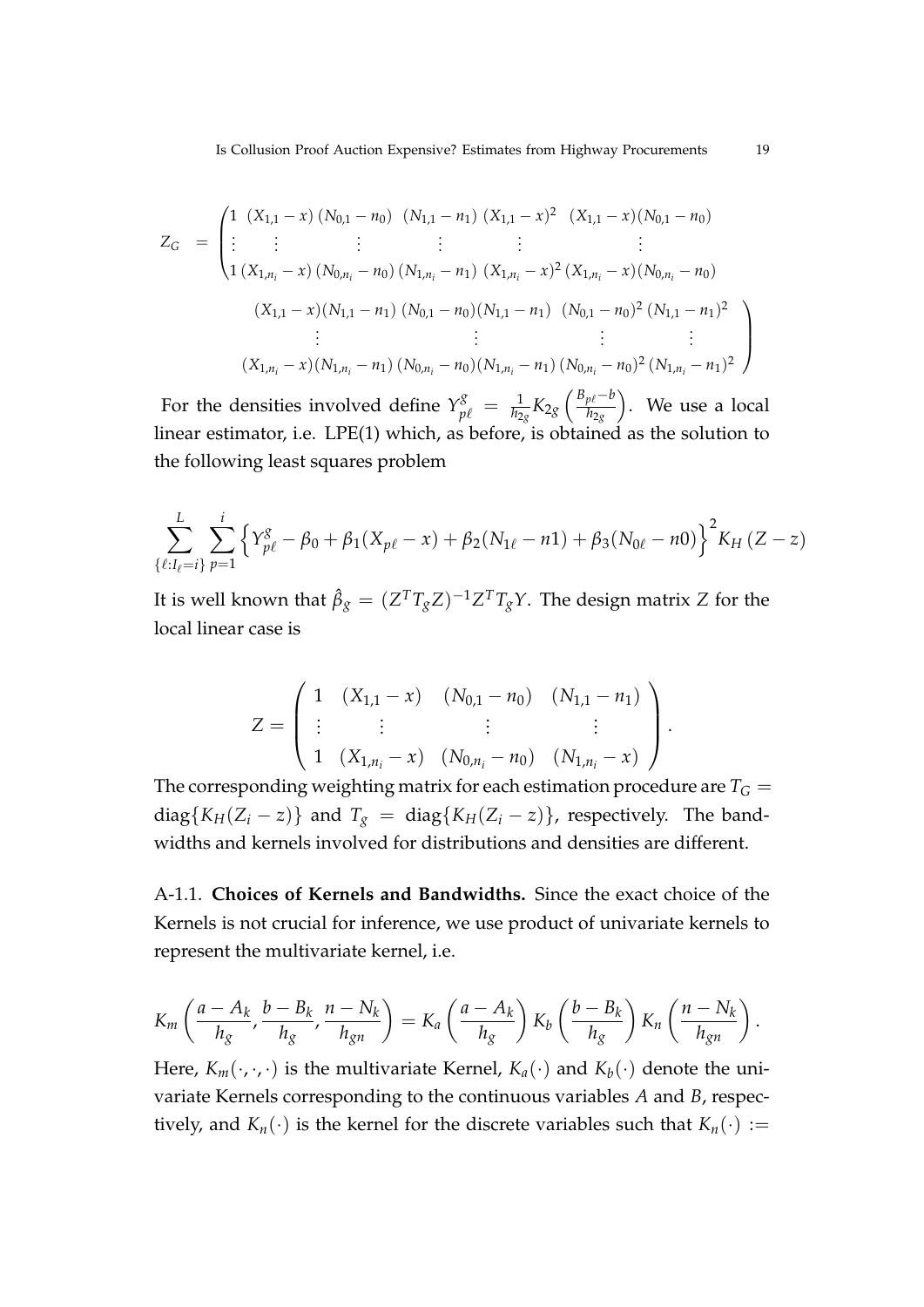$K_{n_0}(\cdot) \cdot K_{n_1}(\cdot) \cdot K_{n_2}(\cdot)$ . The kernels for continuous variables should be symmetric with bounded supports, so we decided to use the Epanechnikov Kernel function  $K(u) = 3/4(1 - u^2)I\!\!I(|u| \le 1)$ , as it is an optimal Kernel in the sense that it minimizes the asymptotic mean squared error over all nonnegative functions Fan, Gasser, Gijbels, Brockmann, and Engel [1993]. For the discrete variables, we use Gaussian Kernel because, as there is less variation in the number of bidders it is desirable to give less weight to observations farther from the point at which estimation takes place and is best achieved with a kernel with unbounded support. $^{20}$  We assume the smoothness parameter  $R = 2$  for the cost distribution. To ensure uniform consistency at the optimal rates, the bandwidths for the continuous variables are chosen to be  $h_g = 1.06 \times 2.214 \times \hat{\sigma} \times (T)^{-1/(2R+1)}$ ,  $h_G = 1.06 \times 2.214 \times \hat{\sigma} \times$  $(T)^{-1/(2R+3)}$ . The constant term comes from the so–called rule of thumb and the factor 2.978 is the one corresponding to the use of Epanechnikov Kernels instead of Gaussian Kernels; see [Hardle, 1991].

 $20$ There are no theoretical restrictions to the kernels applied to discrete variables.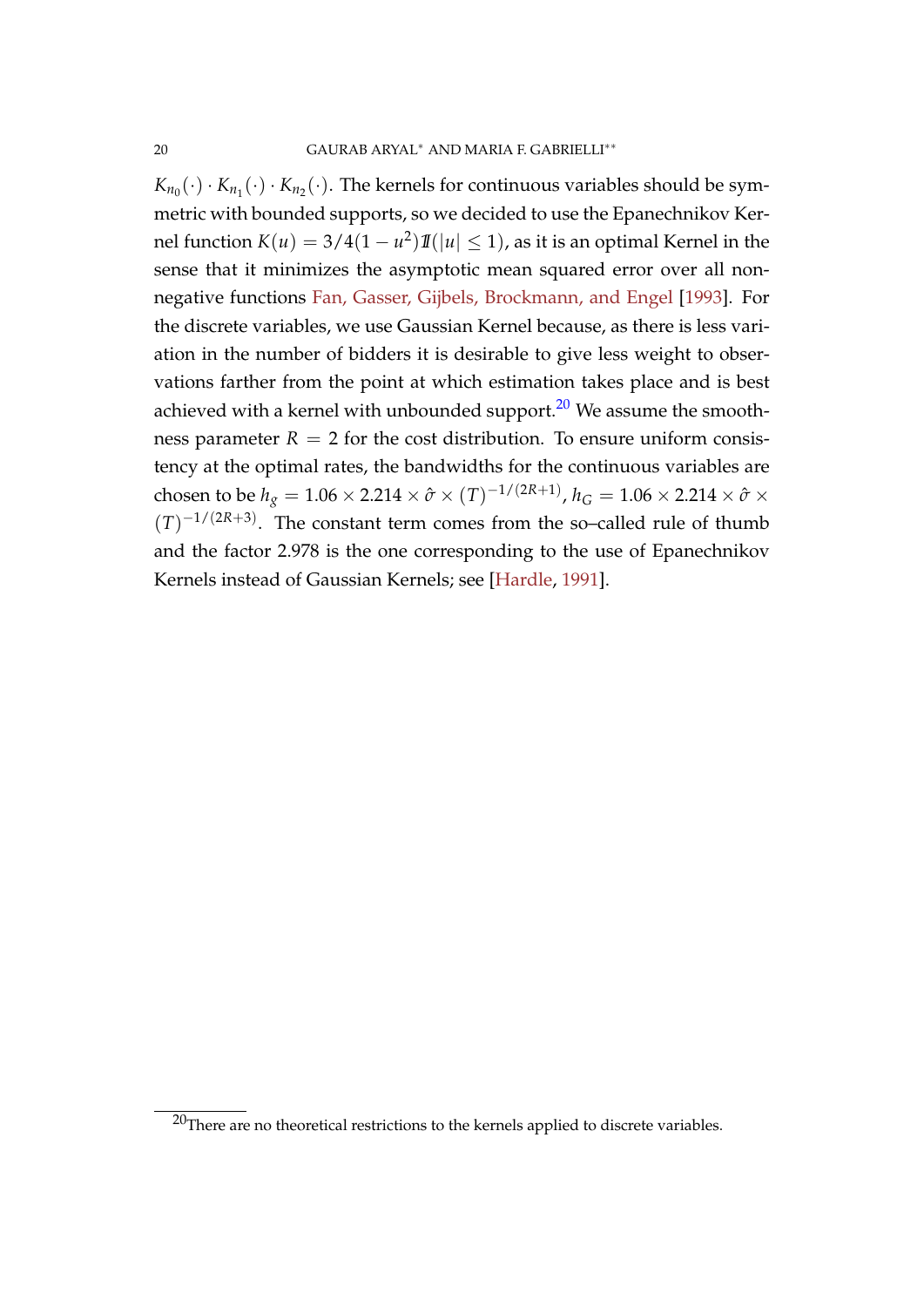#### A-2. TABLES AND FIGURES

| Firm         |                 |                | Number of Number of Exp. Number | Average bid | Revenue | Participation |
|--------------|-----------------|----------------|---------------------------------|-------------|---------|---------------|
| ID           | <b>Bids</b>     | wins           | of wins                         | (Mill. \$)  | Share   | rate          |
| A            | $\overline{50}$ | $\overline{9}$ | 10.34                           | 4.83        | 0.020   | 0.07          |
| B            | 34              | 13             | 10.51                           | 3.21        | 0.012   | 0.05          |
| Ċ            | 43              | 9              | 10.46                           | 5.32        | 0.013   | 0.06          |
| D            | 319             | 97             | 87.32                           | 3.61        | 0.145   | 0.44          |
| E            | 46              | 11             | 10.15                           | 4.49        | 0.015   | 0.06          |
| F            | 42              | 15             | 10.70                           | 3.63        | 0.016   | 0.06          |
| G            | 25              | 12             | 5.84                            | 4.09        | 0.027   | 0.03          |
| Η            | 26              | 6              | 5.16                            | 5.03        | 0.011   | 0.04          |
| I            | 21              | 7              | 4.27                            | 4.54        | 0.012   | 0.03          |
| J            | 20              | 9              | 4.69                            | 3.84        | 0.015   | 0.03          |
| K            | 34              | $\overline{4}$ | 6.90                            | 8.44        | 0.019   | 0.05          |
| L            | 35              | 16             | 7.95                            | 4.32        | 0.020   | 0.05          |
| М            | 29              | 13             | 6.94                            | 3.69        | 0.016   | 0.04          |
| N            | 9               | 3              | 1.55                            | 6.33        | 0.012   | 0.01          |
| O            | 31              | 5              | 6.82                            | 6.37        | 0.011   | 0.04          |
| $\mathbf{P}$ | 50              | 16             | 12.95                           | 4.03        | 0.027   | 0.07          |
| Q            | 33              | 9              | 6.31                            | 3.35        | 0.017   | 0.05          |
| $\mathbf R$  | 28              | 10             | 8.10                            | 3.48        | 0.012   | 0.04          |
| S            | 47              | 12             | 8.82                            | 4.37        | 0.021   | 0.06          |
| T            | 25              | 13             | 5.99                            | 3.75        | 0.021   | 0.03          |
| U            | 68              | 16             | 15.22                           | 4.77        | 0.026   | 0.09          |
| V            | 26              | 7              | 4.78                            | 5.75        | 0.025   | 0.04          |
| W            | 41              | 11             | 7.18                            | 2.92        | 0.019   | 0.06          |
| X            | 41              | 7              | 10.27                           | 4.50        | 0.021   | 0.06          |
| Y            | 11              | 4              | 1.89                            | 6.04        | 0.012   | 0.02          |
| Total        | 1148            | 351            | 282                             |             | 0.57    |               |

TABLE A-1. Revenue Shares and Participation of Main Firms

Only bidders with revenue shares  $\geq 1\%$  are reported.

TABLE A-2. Summary Statistics

|                           | No. observations | Mean   | SD.    |
|---------------------------|------------------|--------|--------|
| No. Bidders               | 724              | 4.62   | 2.37   |
| Winning bid               | 724              | 3.33   | 3.11   |
| Money on the table        | 724              | 0.30   | 0.46   |
| Engineers' Estimate       | 724              | 3.77   | 3.49   |
| All Bids                  | 3347             | 3.79   | 3.51   |
| Backlog                   | 3347             | 4.30   | 9.76   |
| Distance (miles)          | 3347             | 123.98 | 162.93 |
| Capacity (across bidders) | 413              | 2.30   | 5.69   |
| Utilization rate          | 3347             | 0.20   | 0.32   |

All dollar figures are expressed in millions. Utilization rate is the ratio of backlog to capacity.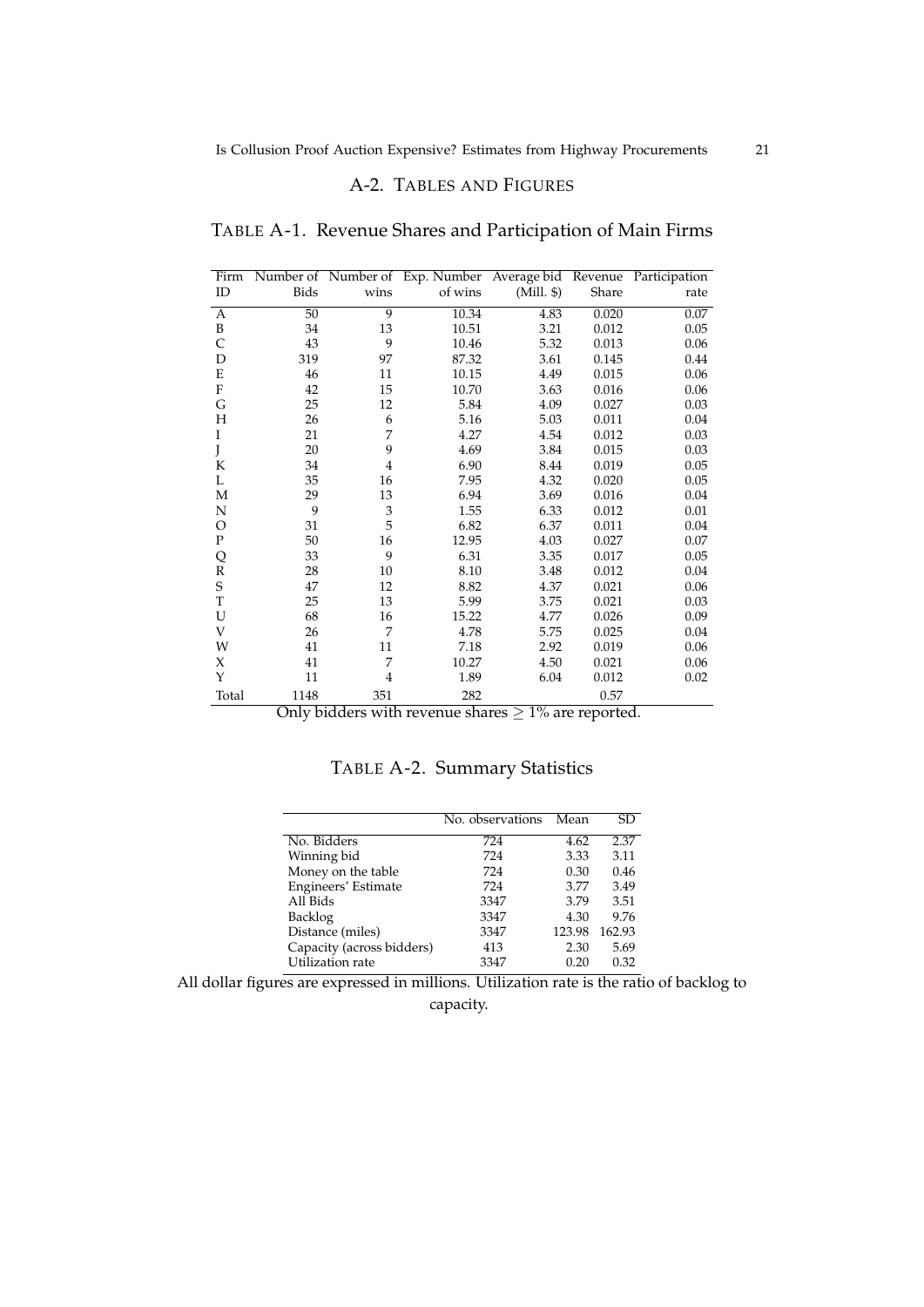| Bidder |             |       |      | # of Simultaneous # of Expected First bidder of the Pair Second bidder of the Pair |
|--------|-------------|-------|------|------------------------------------------------------------------------------------|
| Pair   | <b>Bids</b> | Wins  | Wins | Wins                                                                               |
| (A,D)  | 44          | 9.03  | 9    | 5                                                                                  |
| (A,E)  | 20          | 4.05  | 3    | 6                                                                                  |
| (B,D)  | 29          | 9.51  | 12   | 10                                                                                 |
| (C,D)  | 17          | 5.65  | 5    | 9                                                                                  |
| (D,E)  | 41          | 8.67  | 8    | 9                                                                                  |
| (D,F)  | 26          | 7.46  | 5    | 9                                                                                  |
| (D,H)  | 19          | 3.92  | 7    | 3                                                                                  |
| (D,I)  | 18          | 3.68  |      |                                                                                    |
| (D,O)  | 25          | 5.16  | 7    | 5                                                                                  |
| (D,P)  | 44          | 11.08 | 13   | 14                                                                                 |
| (D,R)  | 27          | 7.96  | 10   | 10                                                                                 |
| (D,V)  | 22          | 4.20  | 5    | 6                                                                                  |
| (D,W)  | 19          | 2.97  | 2    | 3                                                                                  |
| (M,X)  | 22          | 4.91  | 11   | 2                                                                                  |
| (W, X) | 15          | 2.81  | 5    | 2                                                                                  |

### TABLE A-3. Summary of Simultaneous Bids

TABLE A-4. Conditional Independence Test

| Bidder Pair | <b>Test Statistic</b> | p-value | n  | deg. freedom |
|-------------|-----------------------|---------|----|--------------|
| (A,D)       | 0.7660                | 0.0000  | 44 | 42           |
| (A,E)       | 0.7427                | 0.0002  | 20 | 18           |
| (B,D)       | 0.7331                | 0.0000  | 29 | 27           |
| (C,D)       | 0.9239                | 0.0000  | 17 | 15           |
| (D,E)       | 0.6530                | 0.0000  | 41 | 39           |
| (D,F)       | 0.7570                | 0.0000  | 26 | 24           |
| (D,H)       | 0.4734                | 0.0406  | 19 | 17           |
| (D,I)       | 0.7121                | 0.0009  | 18 | 16           |
| (D,O)       | 0.7643                | 0.0000  | 25 | 23           |
| (D,P)       | 0.8538                | 0.0000  | 44 | 42           |
| (D,R)       | 0.8555                | 0.0000  | 27 | 25           |
| (D,V)       | 0.6877                | 0.0004  | 22 | 20           |
| (D,W)       | 0.4305                | 0.0658  | 19 | 17           |
| (M,X)       | 0.6529                | 0.0010  | 22 | 20           |
| (W,X)       | 0.6271                | 0.0123  | 15 | 13           |

TABLE A-5. Exchangeability Test on Pairwise Basis

| <b>PAIR</b> | F      | UTA    | k | m   | n-m  |
|-------------|--------|--------|---|-----|------|
| (A,D)       | 5,2001 | 0.0000 | 8 | 796 | 2551 |
| (A,E)       | 2.3540 | 0.0161 | 8 | 796 | 2551 |
| (B,D)       | 5.9354 | 0.0000 | 8 | 796 | 2551 |
| (C,D)       | 8.4271 | 0.0000 | 8 | 796 | 2551 |
| (D,E)       | 7.9549 | 0.0000 | 8 | 796 | 2551 |
| (D,F)       | 6.8441 | 0.0000 | 8 | 796 | 2551 |
| (D,H)       | 5.2001 | 0.0000 | 8 | 796 | 2551 |
| (D,I)       | 4.1670 | 0.0001 | 8 | 796 | 2551 |
| (D,O)       | 5.5088 | 0.0000 | 8 | 796 | 2551 |
| (D,P)       | 7.1682 | 0.0000 | 8 | 796 | 2551 |
| (D,R)       | 6.1147 | 0.0000 | 8 | 796 | 2551 |
| (D.V)       | 3.7384 | 0.0002 | 8 | 796 | 2551 |
| (D,W)       | 4.6217 | 0.0000 | 8 | 796 | 2551 |
| (M,X)       | 0.7984 | 0.6040 | 8 | 796 | 2551 |
| (W, X)      | 0.3509 | 0.9458 | 8 | 796 | 2551 |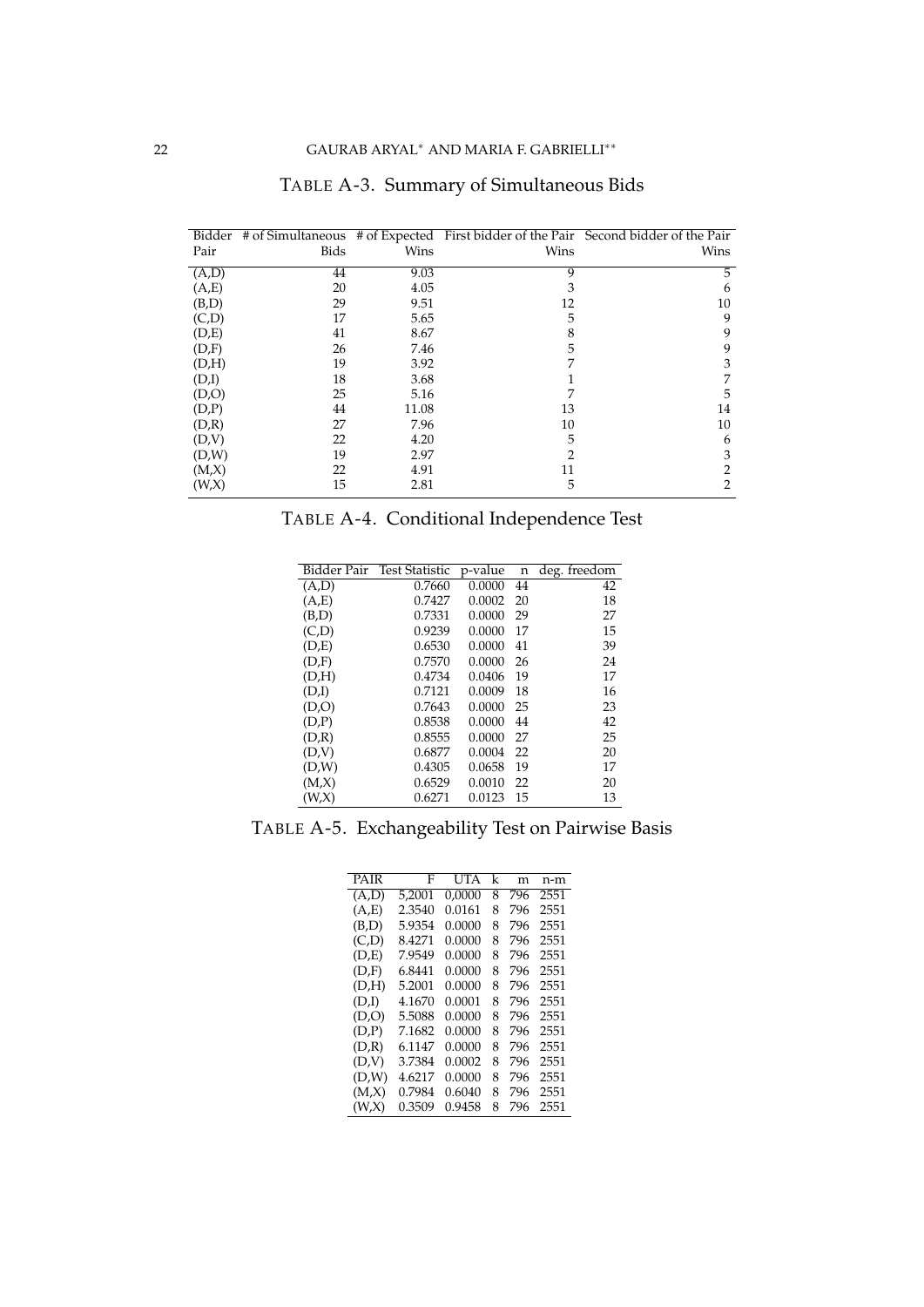

FIGURE 1. ECDFs of extra cost under competition and collusion, respectively.

#### **REFERENCES**

- ABADIE, A., AND G. W. IMBENS (2006): "Large Sample Properties of Matching Estimators for Average Treatment Effects," *Econometrica*, 74(1), 235– 267. 9
- ARYAL, G., AND M. F. GABRIELLI (2013): "Testing for Collusion in Asymmetric First Price Auction," *International Journal of Industrial Organization*, 31, 26–35. 3, 4, 27
- ASKER, J. (2008): "A Study of the Internal Organisation of a Bidding Cartel," *American Economic Reveiw*, 100(3), 724–762. 2, 3
- AUSUBEL, L. M., AND P. MILGROM (2006): "The Lovely but Lonely Vickrey Auction," in *Combinatorial Auctions*, ed. by P. Cramton, Y. Shoham, and T. Steinberg, pp. 17–40. MIT Press. 2
- BAJARI, P. (2001): "Comparing Competition and Collusion: A Numerical Approach," *Economic Theory*, 18, 187–205. 2
- BAJARI, P., AND L. YE (2003): "Deciding Between Competition and Collusion," *Review of Economics and Statistics*, 85, 971–989. 3, 4, 12, 13, 14, 16, 27
- CHE, Y.-K., AND J. KIM (2006): "Robustly Collusion-Proof Implementation," *Econometrica*, 74(4), 1063–1107. 4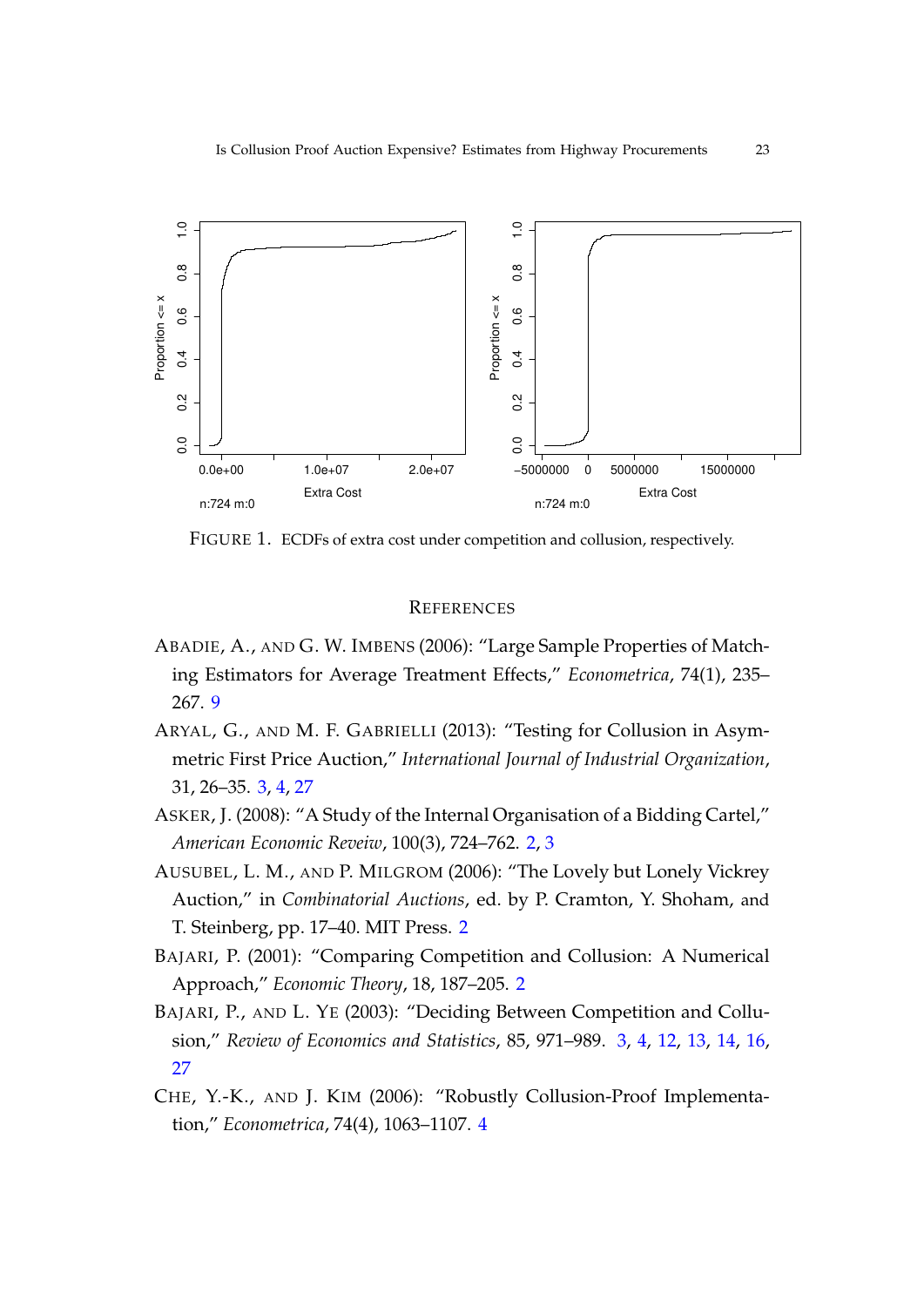- CHEN, J., AND S. MICALI (2012): "Collusive Dominant-Strategy Truthfulness," *Journal of Economic Theory*, 147(3), 1300–1312. 3, 9, 11
- COMANOR, W. S., AND M. A. SCHANKERMAN (1976): "Identical Bids and Cartel Behavior," *Bell Journal of Economics*, 7, 281–286. 2
- FAN, J., T. GASSER, I. GIJBELS, M. BROCKMANN, AND J. ENGEL (1993): "Local Polynomial Fitting: A standard for Nonparametric Regression," *Mimeo, Series 2302, Institute of Statistics, Univ. North Carolina, Chapel Hill*. 9, 20
- FAN, J., AND I. GIJBELS (1996): *Local Polynomial Modelling and Its Applications*. Chapman & Hall. 4, 7, 18
- FEINSTEIN, J. S., M. K. BLOCK, AND F. C. NOLD (1985): "Asymmetric Information and Collusive Behavior in Auction Markets," *The American Economic Review*, 75(3), 441–460. 2
- GABRIELLI, M. F., AND Q. VUONG (2010): "Semiparametric Estimation of First-Price Auction Models," *Working Paper, The Pennsylvania State University and Universidad Nacional de Cuyo*. 5, 7
- GENTRY, M., AND T. LI (2014): "Identification in Auctions with Selective Entry," *Econometrica*, 82(1), 315–344. 17
- GREEN, J., AND J.-J. LAFFONT (1979): "On Coalition Incentive Compatibility," *The Review of Economic Studies*, 46(2), 2430254. 4
- GUERRE, E., I. PERRIGNE, AND Q. VUONG (2000): "Optimal Nonparametric Estimation of First-Price Auctions," *Econometrica*, 68, 525–574. 4, 6, 9
- HARDLE, W. (1991): *Smoothing Techniques with Implementation in S*. Springer-Verlag New York, Inc. 20
- HARRINGTON, J. E. (2008): "Detecting Cartels," in *Handbook in Antitrust Economics*, ed. by P. Buccirossi. MIT Press. 2
- HOU, D., AND D. SKEIE (2013): "LIBOR: origins, economics, crisis, scandal and reform," in *The New Palgrave Dictionary of Economics*, ed. by S. N. Durlauf, and L. E. Blume. Palgrave Macmillan. 3
- JOFRE-BONET, M., AND M. PESENDORFER (2003): "Estimation of a Dynamic Auction Game," *Econometrica*, 71, 1443–1489. 4, 15
- LAFFONT, J.-J., AND D. MARTIMORT (1997): "Collusion under Asymmetric Information," *Econometrica*, 65, 875–911. 4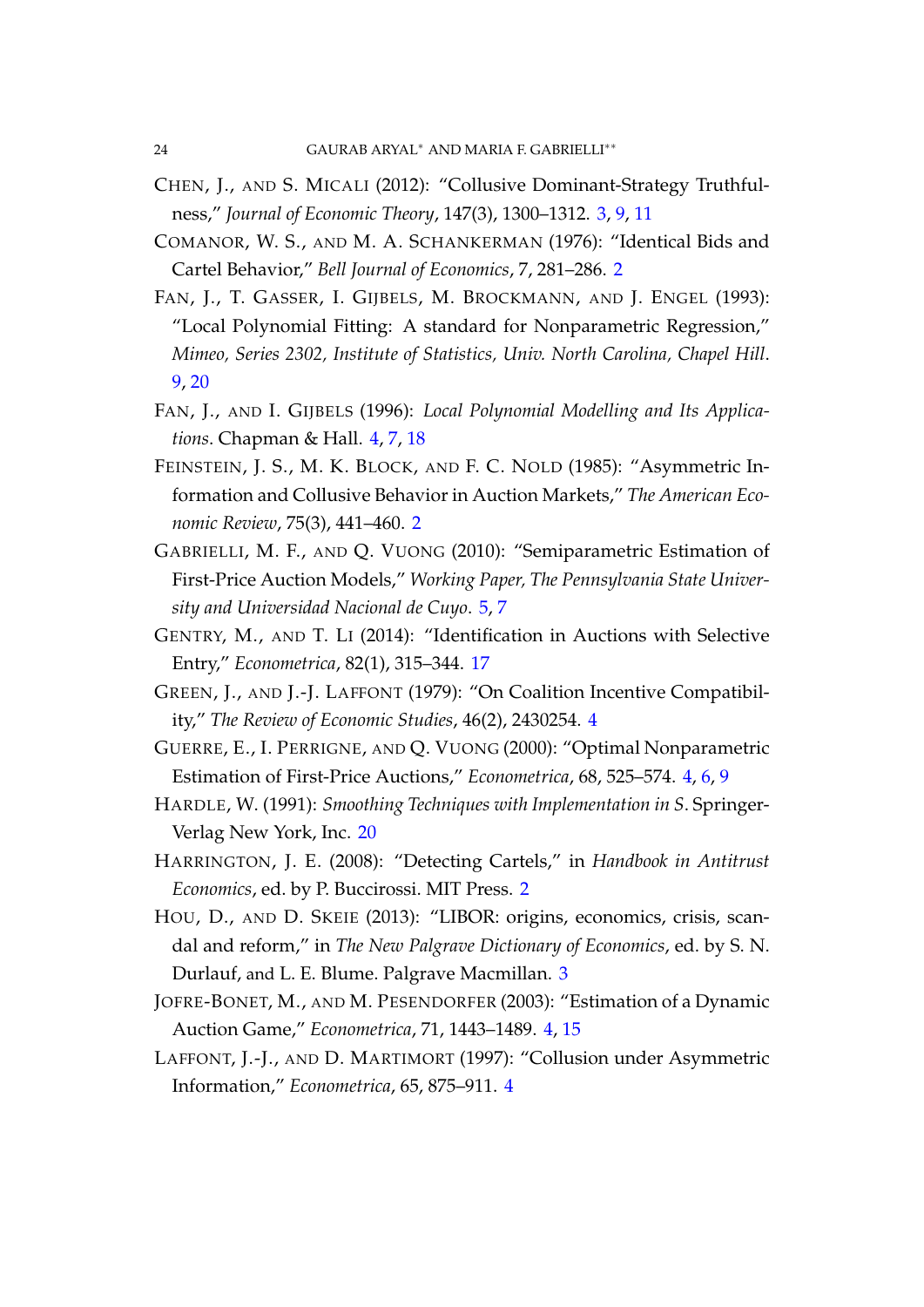Is Collusion Proof Auction Expensive? Estimates from Highway Procurements 25

(1998): "Collusion and Delegation," *RAND Journal of Ecoomics*, 29, 280–305. 4

- (2000): "Mechanism Design with Collusion and Correlation," *Econometrica*, 68(2), 309–342. 4
- LANG, K., AND R. W. ROSENTHAL (1991): "The Contractor's Game," *The RAND Journal of Economics*, 22, 329–338. 2
- PESENDORFER, M. (2000): "A Study of Collusion in First–Price Auctions," *Review of Economic Studies*, 67, 381–411. 2
- PORTER, R., AND D. ZONA (1993): "Detection of Bid–Rigging in Procurement Auctions," *Journal of Political Economy*, 101, 518–538. 2
- (1999): "Ohio School Milk Markets: An Analysis of Bidding," *Rand Journal of Economics*, 30, 263–288. 2
- STONE, C. (1982): "Optimal Rates of Convergence for Nonparametric Regressions," *Annals of Statistics*, 10, 1040–1053. 9
- TAIBBI, M. (2012): *The Scam Wallstreet Learned from the Mafia*. The Roling Stones. 2
- (2013): *Everything IS Rigged: The Biggest Price-Fixing Scandal Ever*The Roling Stones. 2, 3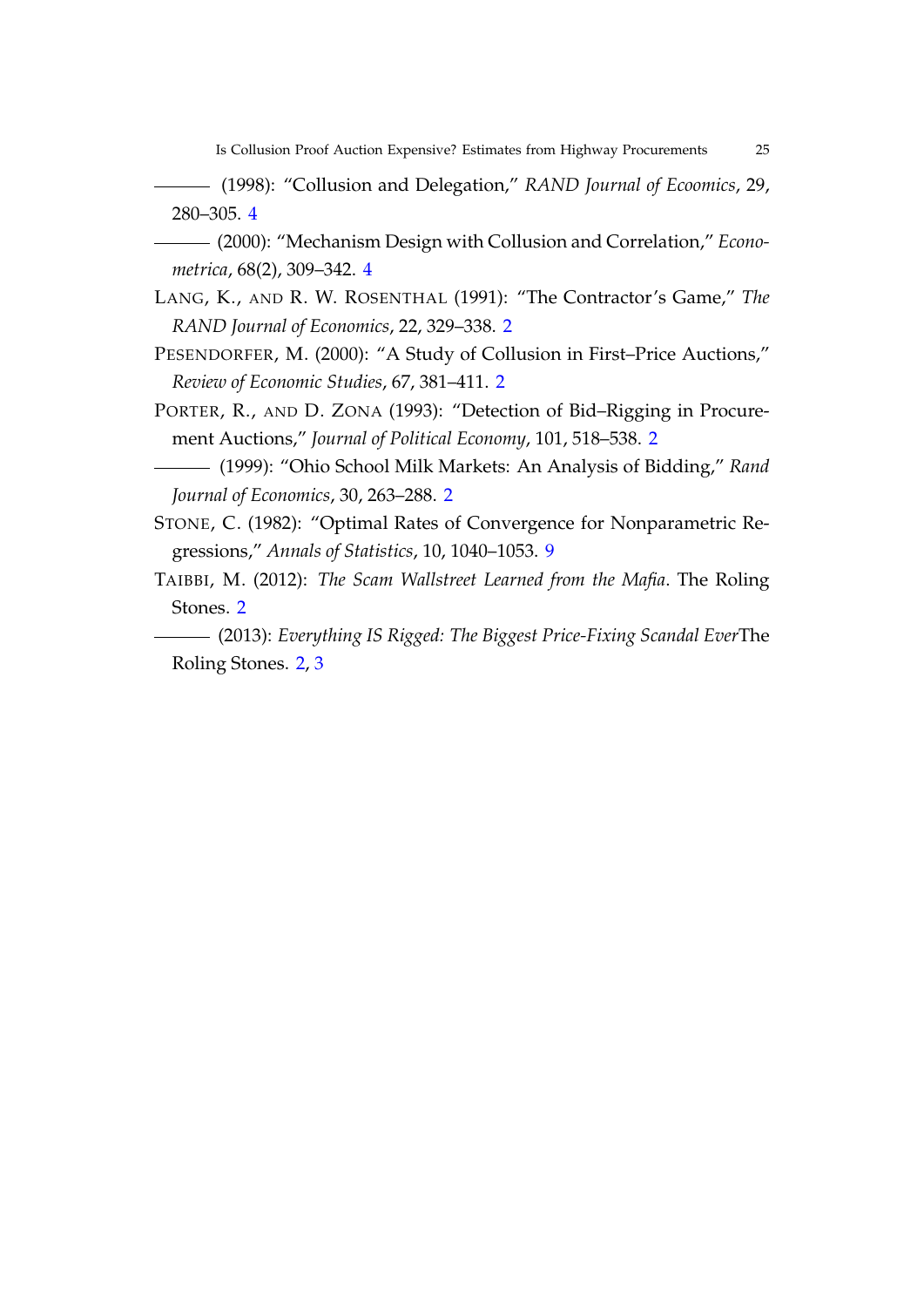## **Supplementary Appendix: Not for Publication**

#### STEPS FOR ESTIMATION

To make the estimation procedure transparent we outline the steps required to estimate the (pseudo) costs:

- (1) Case 1: Competition case where collusion comes only for counterfactual.
	- (a) Choose appropriate Kernels and determine the optimal bandwidths, see Section (A-1.1).
	- (b) Use  $\{b_{0i}\}_{i=1}^{n_{0\ell}}$  $\{f_{i=1}^{n_{0\ell}},X_{\ell}\}_{\ell=1}^L$  to estimate  $\hat{g}_0(b|X_{\ell}n_{0\ell})$  and  $\hat{G}_0(b|X_{\ell},n_{0\ell})\}$ on  $[\min b_0, \max b_0]$  such that  $\hat{g}_0(b|\cdot,\cdot) = 0$  if  $b \notin [\min b_0, \max b_0]$ .
	- (c) Suppressing the conditioning variables, define  $\hat{g}_0(b) = max(0, \hat{g}_0(b))$ and  $\hat{G}_0(b) = min(1, \hat{G}_0(b)).$
	- (d) Repeat Steps (3) and (4) for  $\{\{b_{1i}\}_{i=1}^{n_{0i}}\}$  $_{i=1}^{n_{0\ell}},X_{\ell}\}_{\ell=1}^L$  to estimate  $\hat{g}_{1}(b|X_{\ell},n_{1\ell})$ and  $\hat{G}_1(b|X_{\ell}, n_{1\ell})\}$ .
	- (e) Use the estimates  $\{\hat{G}_0, \hat{g}_0\}$  evaluated at  $b_0$  and  $\{\hat{G}_1, \hat{g}_1\}$  evaluated at  $b_1$  to interpolate:
		- (i) For every  $b_{0i}$  from the type 0 bids, find the highest lower bound of bid  $\underline{b}_{1i}(b_{0i})$  and the lowest upper bound  $b_{1i}(b_{0i})$ from type 1 bids data such that  $\underline{b}_{i1}(b_{0i}) \leq b_{0i} \leq b_{i1}(b_{0i}).$
		- (ii) Determine the weight  $w_{0i} = \frac{b_{0i} b_{1i}(b_{0i})}{\bar{b}_{1i}(b_{0i}) b_{1i}(b_{0i})}$  $\frac{v_{0i} - \underline{v_{1i}}(v_{0i})}{\overline{b}_{1i}(b_{0i}) - \underline{b}_{1i}(b_{0i})}$ .
		- (iii) Then define  $\hat{g}_1(b_{0i}) = w_{0i}\hat{g}_1(\underline{b}_{1i}(b_{0i})) + (1 w_{0i})\hat{g}_1(b_{1i}(b_{0i})).$
		- (iv) Similarly, determine  $\hat{G}_1(b_{0i}) = w_{0i}\hat{G}_1(\underline{b}_{1i}(b_{0i})) + (1-w_{0i})\hat{G}_1(\overline{b}_{1i}(b_{0i}))$ .
		- (v) Repeat (a)  $\text{-}$  (d) for all bids  $b_{0i}$  in the domain of observed range of bids  $b_{1i}$ . For bids  $b_{0i}$  not in the domain put the interpolation density to zero.
		- (vi) Repeat (a)  $-$  (e) for bids  $b_{1i}$ <sup>21</sup>
	- (f) The corresponding estimates of the (pseudo) costs are

 $21$ We have now 4 sets, the cdf/pdf for both types evaluated at their corresponding data and then the remaining 2 sets that are determined from interpolation of the estimated cdf/pdf.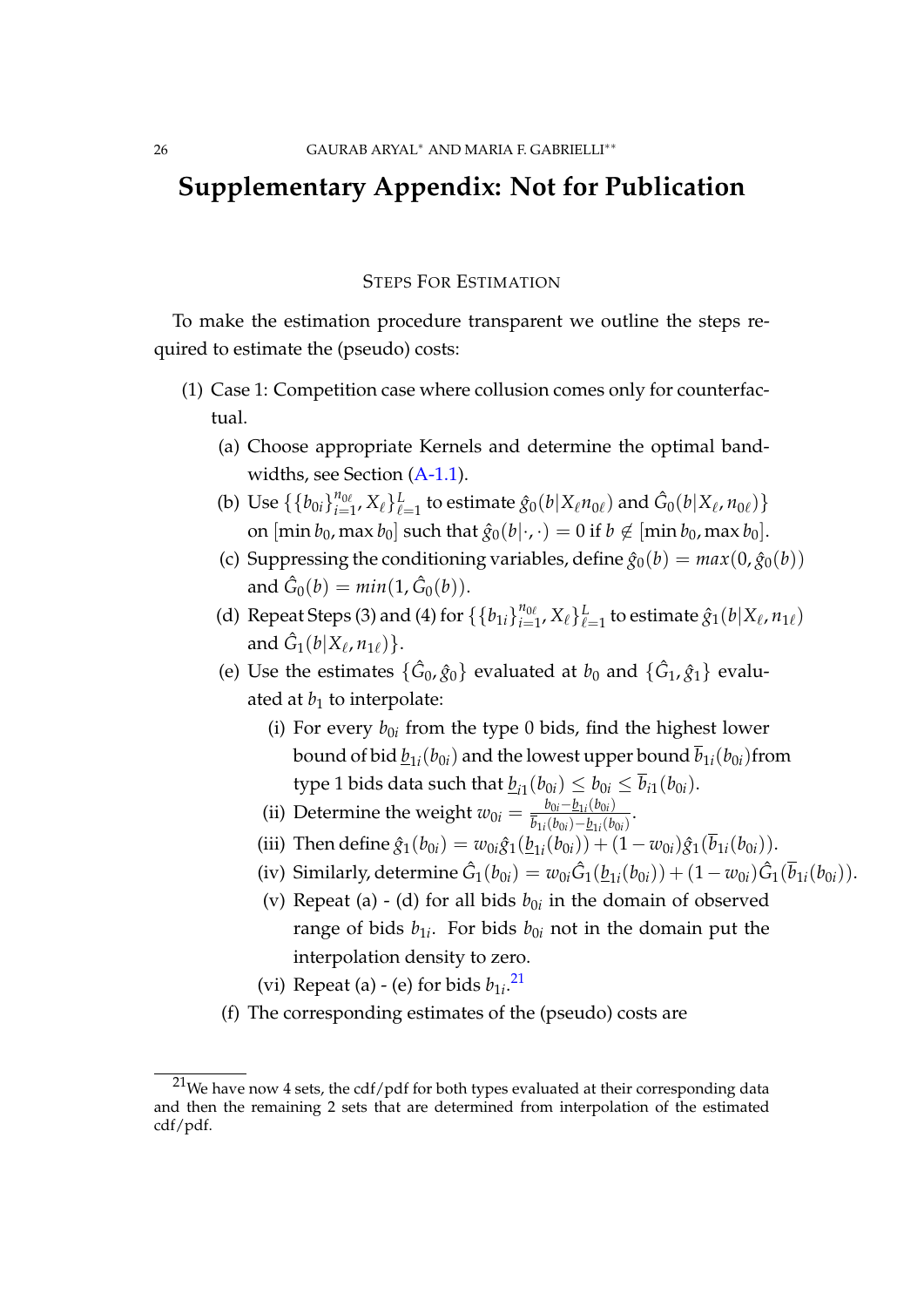#### (i) The cost  $c_{0i}$  of bidder  $i \in n_{0\ell}$  who bids  $b_0^{\ell}$  $\int_0^{\ell}$  is

$$
c_{0i}^{\ell} = \begin{cases} b_{0i} - \frac{1}{(n_0 - 1)\frac{\hat{s}_0(b_{0i}|X_{\ell}, n_{0\ell}, n_{1\ell})}{1 - \hat{G}_0(b_{0i}|X_{\ell}, n_{0\ell}, n_{1\ell})} + n_1 \frac{\hat{s}_1(b_{0i}|X_{\ell}, n_{0\ell}, n_{1\ell})}{1 - \hat{G}_1(b_{0i}|X_{\ell}, n_{0\ell}, n_{1\ell})}}, & \text{if } b_{0i} \in [\min_i b_{1i}, \max_i b_{1i}], \\ b_{0i} - \frac{1}{(n_0 - 1)\frac{\hat{s}_0(b_{0i}|X_{\ell}, n_{0\ell}, n_{1\ell})}{1 - \hat{G}_0(b_{0i}|X_{\ell}, n_{0\ell}, n_{1\ell})}}, & \text{o/w}, \end{cases}
$$

(ii) Similarly, cost  $c_{1i}$  of bidder  $i \in n_{1\ell}$  is

$$
c_{1i}^{\ell} = \begin{cases} b_{1i} - \frac{1}{(n_{1\ell}-1)\frac{\hat{s}_1(b_{1i}|X_{\ell},n_{0\ell},n_{1\ell})}{1-\hat{G}_1(b_{1i}|X_{\ell},n_{0\ell},n_{1\ell})} + n_0\frac{\hat{s}_0(b_{1i}|X_{\ell},n_{0\ell},n_{1\ell})}{1-\hat{G}_0(b_{1i}|X_{\ell},n_{0\ell},n_{1\ell})}}, & \text{if } b_{1i} \in [\min_i b_{0i}, \max_i b_{0i}],\\ b_{1i} - \frac{1}{(n_{1\ell}-1)\frac{\hat{s}_1(b_{1i}|X_{\ell},n_{0\ell},n_{1\ell})}{1-\hat{G}_1(b_{1i}|X_{\ell},n_{0\ell},n_{1\ell})}}, & \text{o/w}, \end{cases}
$$

(g) Then we have  $\{\{c_{0i}\}_{i=1}^{n_{0\ell}}\}$  $\sum_{i=1}^{n_{0\ell}}$ ,  $\{c_{1i}\}_{i=1}^{n_{1\ell}}$  $\binom{n_{1\ell}}{i=1}$ ,  $\ell = 1, 2, ..., L$  pseudo-cost vectors.

- (h) To implement the counterfactual, we do the Bajari and Ye [2003] tests on the type 1 bidders. We determine 15 bidders whose bidding is at-odds with independent bidding and competition.
- (2) Case 2: Estimating with Collusion:
	- (a) We begin with  $n_{0\ell}$  type-0 and  $n_{1\ell}$  type-1 bidders.
	- (b) We follow Aryal and Gabrielli [2013] and identify four bidders  $M = \{A, B, D, E\}$  who are treated as colluders and take this into account while estimating pseudo-costs.
	- (c) Determine  $M_{\ell} = M \cap n_{1\ell}$ , the set of bidders in auction  $\ell$ , for every auction.
	- (d) Since type-0 case is unaltered, repeat 1(a)-1(d) to determine  $\{\hat{G}_0, \hat{g}_0\}$
	- (e) Determine the collusive bids for every auction, i.e. the set  $\{b_{1i}:$  $i \in M_\ell\}$ ,  $\ell = 1, \ldots, L$ , and for every auction determine  $\{b_{1\ell}^*\}_{\ell=1}^L$ . Then, the effective type-1 bidder from the point of view of colluding bidders is  $n_{1\ell}^* = n_{1\ell} - (|M_\ell| - 1)$  as the coalition  $M_\ell$  is effectively treated as a single bidder, while the number of type-1 bidders for those outside *M*ℓ is still *n*1<sup>ℓ</sup> . So we consider two sub-cases:  $^{22}$
	- (f) Colluders:

<sup>&</sup>lt;sup>22</sup>It is possible that in an auction,  $M_{\ell} = 1$ , in which case the minimum is just the bid and everything is the same. This means, we have two sets of  ${G_1, g_1}$  one for  $M_\ell$  and the other for the rest.